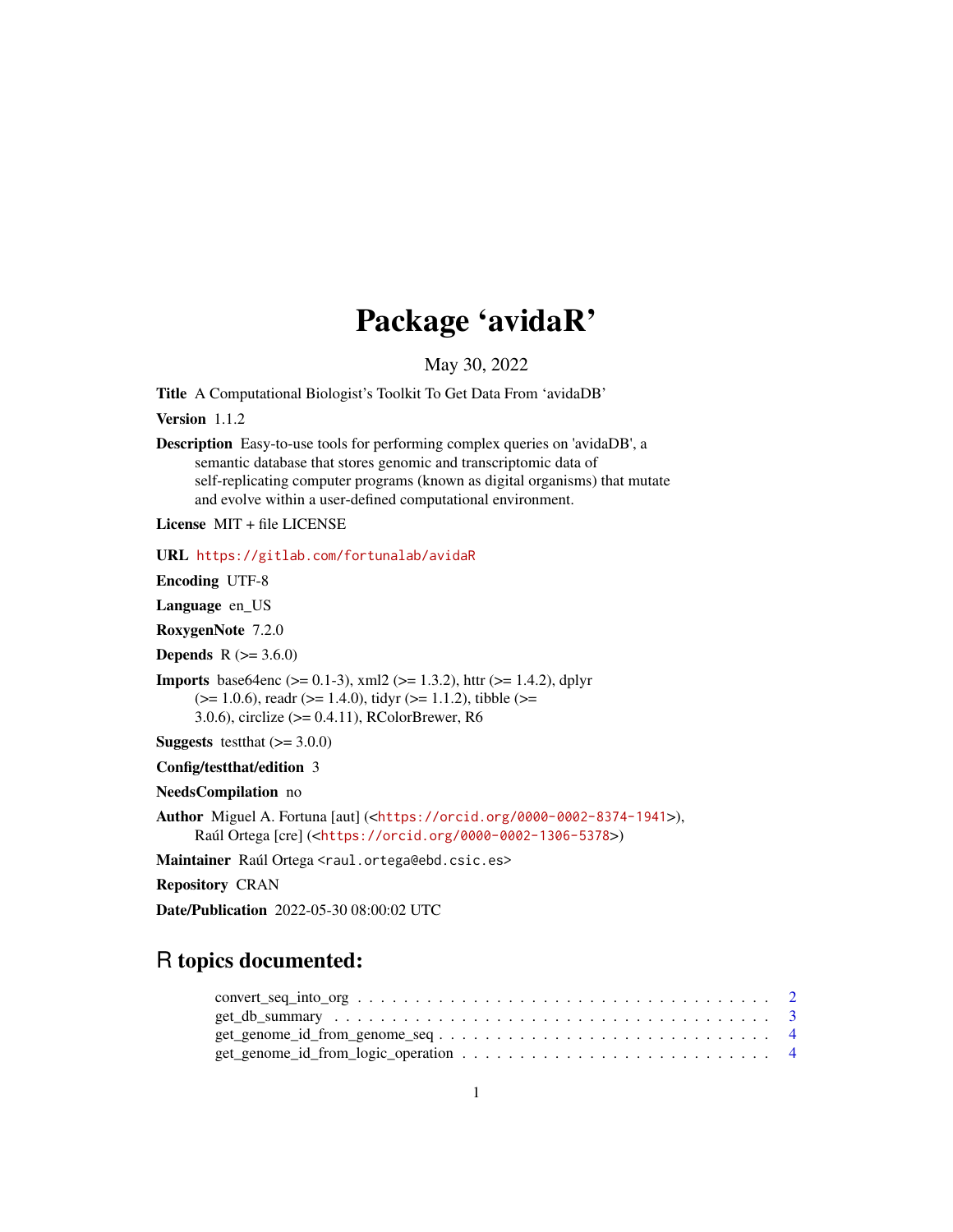<span id="page-1-0"></span>

| Index |                                                                                                                   | 30 |
|-------|-------------------------------------------------------------------------------------------------------------------|----|
|       |                                                                                                                   |    |
|       |                                                                                                                   |    |
|       |                                                                                                                   |    |
|       |                                                                                                                   |    |
|       |                                                                                                                   |    |
|       |                                                                                                                   |    |
|       |                                                                                                                   |    |
|       |                                                                                                                   |    |
|       |                                                                                                                   |    |
|       |                                                                                                                   |    |
|       |                                                                                                                   |    |
|       |                                                                                                                   |    |
|       | $get\_tandem_id\_from\_genome\_seq \dots \dots \dots \dots \dots \dots \dots \dots \dots \dots \dots \dots \dots$ |    |
|       |                                                                                                                   |    |
|       |                                                                                                                   |    |
|       |                                                                                                                   |    |
|       |                                                                                                                   |    |
|       |                                                                                                                   |    |
|       | $get\_mutant_at\_pos \dots \dots \dots \dots \dots \dots \dots \dots \dots \dots \dots \dots \dots \dots$         |    |
|       |                                                                                                                   |    |
|       |                                                                                                                   |    |
|       |                                                                                                                   |    |
|       |                                                                                                                   |    |
|       |                                                                                                                   |    |

convert\_seq\_into\_org *Converts a genome instruction sequence into a digital organism file*

## Description

Converts a genome instruction sequence into a digital organism file.

```
convert_seq_into_org(
  genome_seq,
  save = FALSE,file_name = NULL,
  save\_path = getwd(),
  format = "org",
  silent = FALSE
\mathcal{L}
```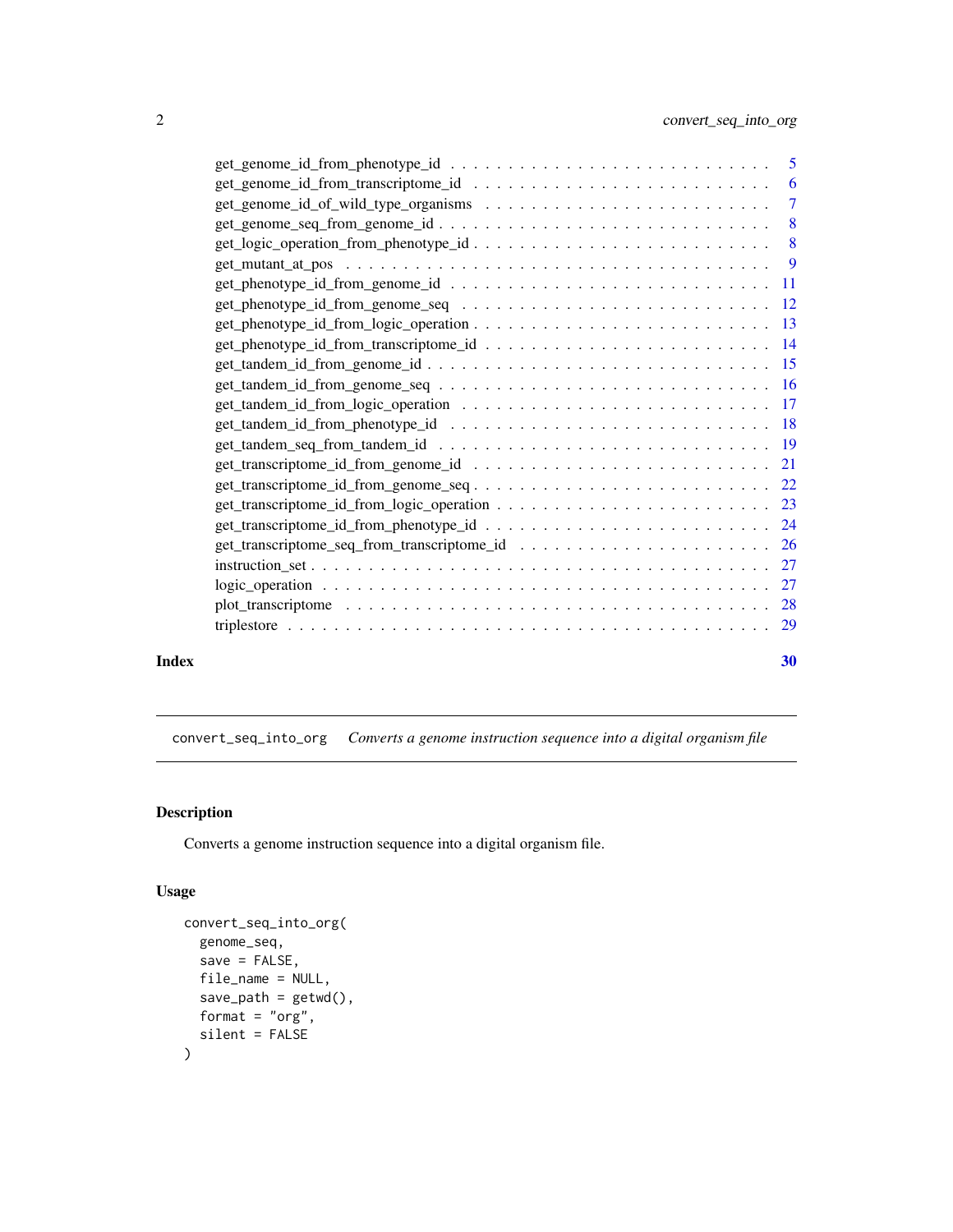## <span id="page-2-0"></span>get\_db\_summary 3

## Arguments

| genome_seq | String of letters.                                                                                                        |
|------------|---------------------------------------------------------------------------------------------------------------------------|
| save       | Logical value (TRUE/FALSE) indicating whether the output should or should<br>not be saved to a file ("FALSE" by default). |
| file_name  | String of characters representing the name of the file without any extension ("or-<br>ganism.org" by default).            |
| save_path  | String of characters representing the name of the folder where the digital organ-<br>ism file will be saved.              |
| format     | String of characters representing the format of the file ("org" by default).                                              |
| silent     | Logical value (TRUE/FALSE) to show/hide messages ("FALSE" by default).                                                    |

## Value

Data frame. Column names: "genome".

## Examples

```
sequence <- get_genome_seq_from_genome_id(genome_id = 1)$genome_seq[[1]]
```

```
convert_seq_into_org(genome_seq = sequence)
```
get\_db\_summary *Get database summary*

## Description

Get a summary of the data stored.

## Usage

```
get_db_summary()
```
#### Value

Data frame: Columns: "data type", "value".

## Examples

get\_db\_summary()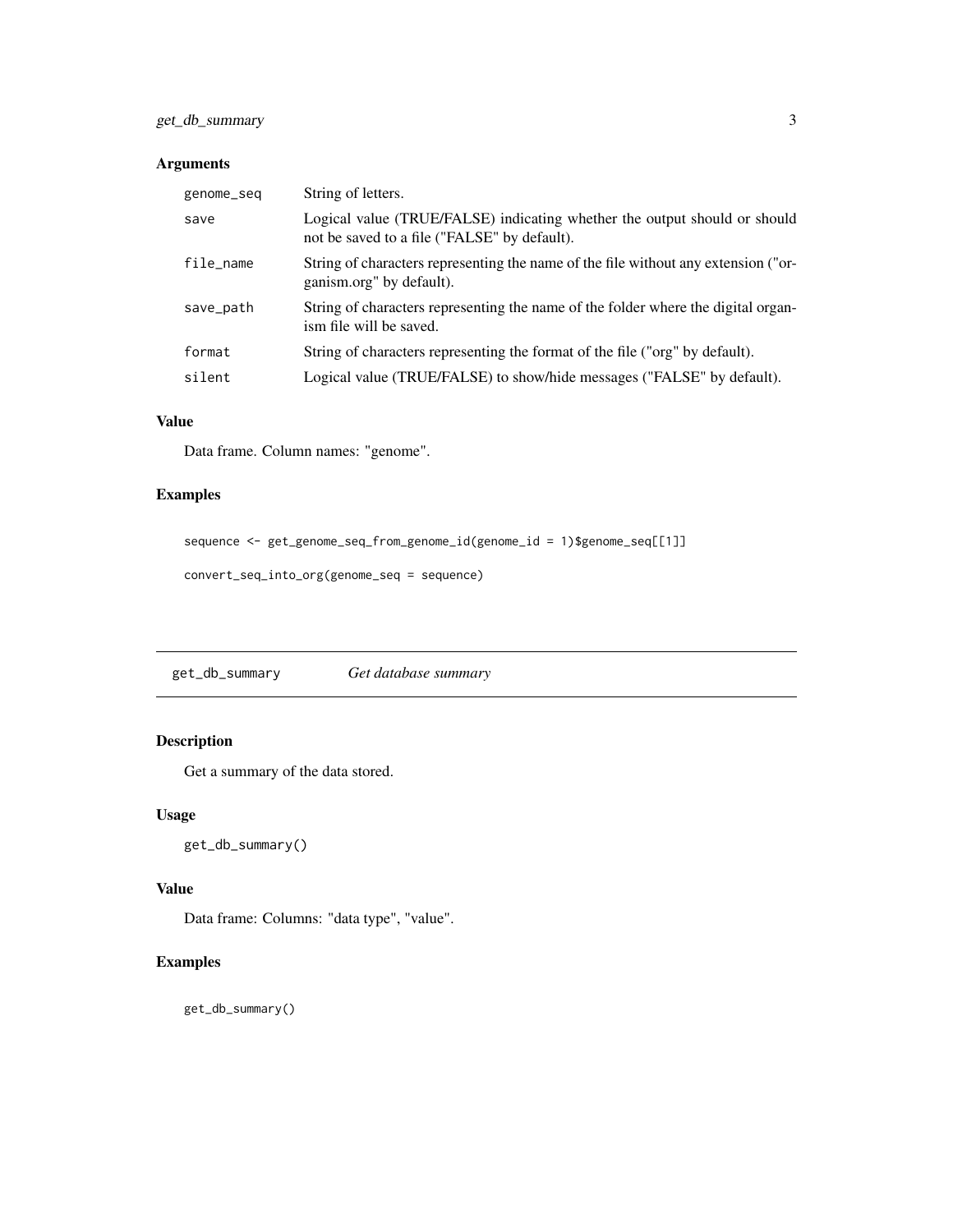<span id="page-3-0"></span>get\_genome\_id\_from\_genome\_seq

*Get genome from genome sequence*

#### Description

Get the genome of a digital organism from the linear string of letters representing the instruction codes that make up its genome.

#### Usage

get\_genome\_id\_from\_genome\_seq(genome\_seq)

#### Arguments

genome\_seq String of letters or a list of strings

#### Value

Data frame. Columns: "genome\_id" "genome\_seq"

## Examples

```
# Get sequence for genome_1
sequence <- get_genome_seq_from_genome_id(genome_id = 1)$genome_seq[1]
#
```

```
get_genome_id_from_genome_seq(genome_seq = sequence)
```
get\_genome\_id\_from\_logic\_operation *Get genome from logic operations*

## Description

Get the genome of a digital organism that encodes a unique combination of logic operations for a list of seeds used for starting the pseudo-random number generator (i.e., a set of environments).

```
get_genome_id_from_logic_operation(
  logic_operation,
  seed_id = sample(1:1000, 1),genome_seq = FALSE
)
```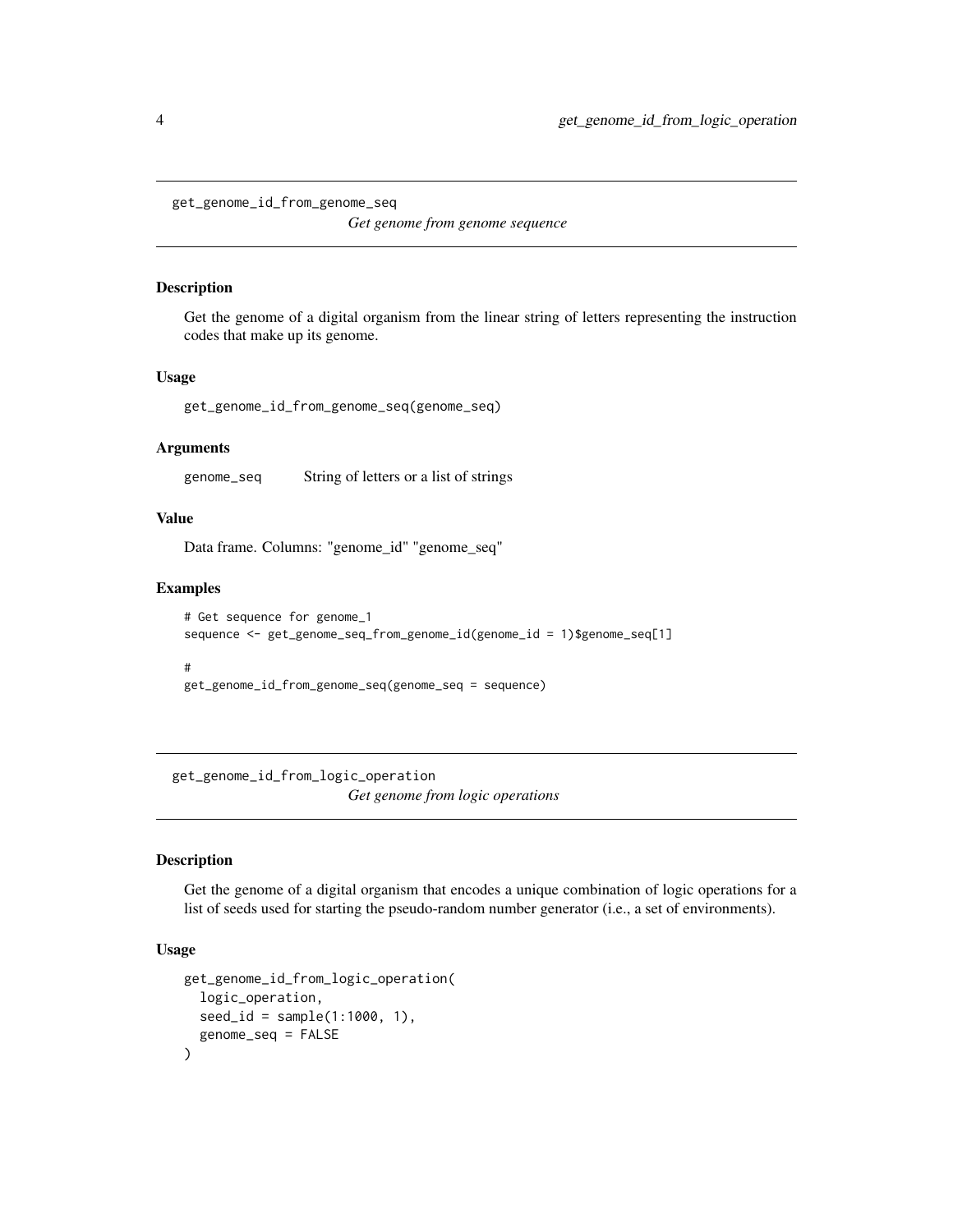<span id="page-4-0"></span>

| logic_operation |                                                                                                                                                                                                                                                                                                                            |
|-----------------|----------------------------------------------------------------------------------------------------------------------------------------------------------------------------------------------------------------------------------------------------------------------------------------------------------------------------|
|                 | List of logical operations from the following set: "equals", "exclusive-or", "not-<br>or", "and-not", "or", "orn-not", "and", "not-and", "not".                                                                                                                                                                            |
| seed_id         | Integer (from 1 to 1000) or a vector of integer values. This integer is used for<br>starting the pseudo-random number generator that represents the environment<br>experiencing a digital organism. If seed id value is not specified, it returns data<br>for a single randomly chosen seed id value (between 1 and 1000). |
| genome_seq      | Logical value (TRUE/FALSE) to show/hide this column ("FALSE" by default).                                                                                                                                                                                                                                                  |

## Value

Data frame. Columns: "seed\_id" (optional), "genome\_id", "genome\_seq" (optional).

## Examples

```
# Single logic operation
get_genome_id_from_logic_operation(logic_operation = "not-or")
# More than one logic operation
get_genome_id_from_logic_operation(logic_operation = c("not", "not-and"))
# At seed_1
get_genome_id_from_logic_operation(
 logic_operation = c("or", "equals", "and"),
 seed_id = 1,
 genome_seq = TRUE
\mathcal{L}
```
get\_genome\_id\_from\_phenotype\_id *Get genome from phenotype*

## Description

Get the genome of a digital organism that encodes a specific phenotype for a list of seeds used for starting the pseudo-random number generator (i.e., a set of environments).

```
get_genome_id_from_phenotype_id(
  phenotype_id,
  seed_id = sample(1:1000, 1),genome_seq = FALSE
\mathcal{E}
```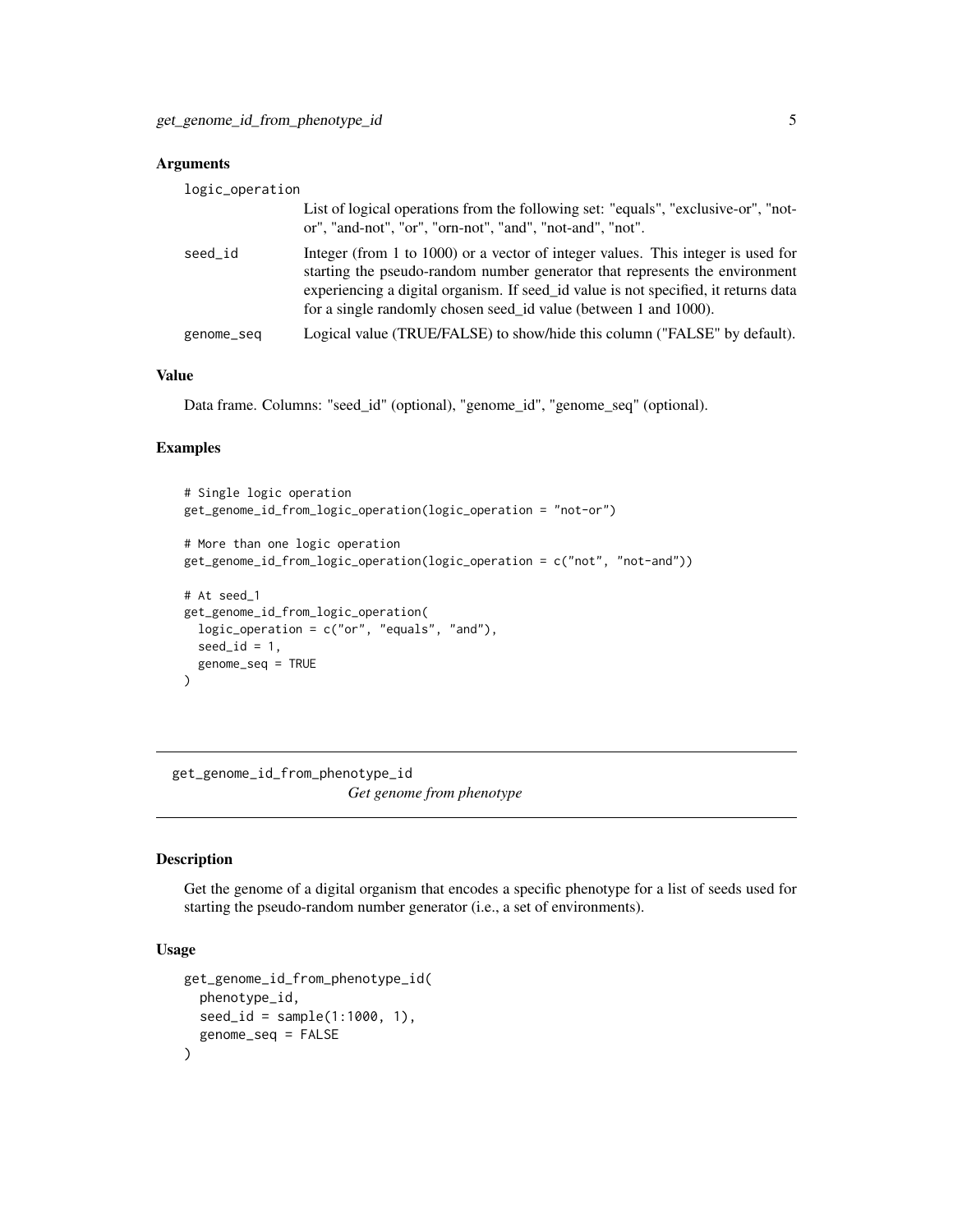<span id="page-5-0"></span>

| phenotype_id | Integer or a list of integer values.                                                                                                                                                                                                                                                                                       |
|--------------|----------------------------------------------------------------------------------------------------------------------------------------------------------------------------------------------------------------------------------------------------------------------------------------------------------------------------|
| seed_id      | Integer (from 1 to 1000) or a vector of integer values. This integer is used for<br>starting the pseudo-random number generator that represents the environment<br>experiencing a digital organism. If seed_id value is not specified, it returns data<br>for a single randomly chosen seed id value (between 1 and 1000). |
| genome_seq   | Logical value (TRUE/FALSE) to show/hide this column ("FALSE" by default).                                                                                                                                                                                                                                                  |

## Value

Data frame. Columns: "seed\_id" (optional), "phenotype\_id", "genome\_seq" (optional).

## Examples

```
# Single phenotype
get_genome_id_from_phenotype_id(phenotype_id = 1)
# More than one phenotype
get_genome_id_from_phenotype_id(phenotype_id = c(1, 2), genome_seq = TRUE)
# At seeds_4 and seed_5
get\_genome_id\_from\_phenotype_id(phenotype_id = c(1, 2), seed_id = c(4, 5))
```
get\_genome\_id\_from\_transcriptome\_id *Get genome from transcriptome*

## Description

Get the genome of a digital organism that executes a specific transcriptome for a list of seeds used for starting the pseudo-random number generator (i.e., a set of environments).

```
get_genome_id_from_transcriptome_id(
  transcriptome_id,
  seed_id = FALSE,
  genome_seq = FALSE
\mathcal{E}
```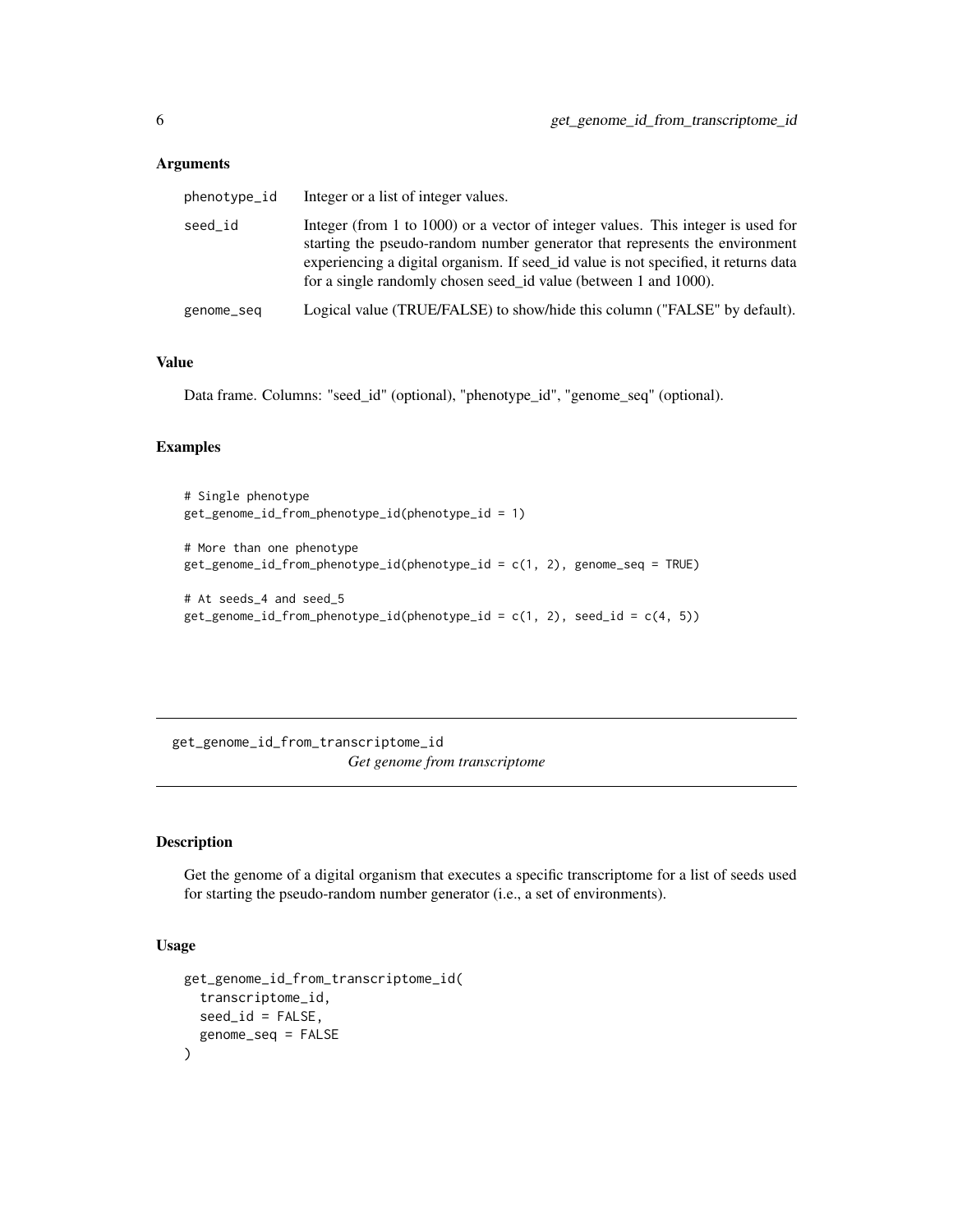<span id="page-6-0"></span>

| transcriptome_id |                                                                                                                                                                                                                                                                                                                                                                               |
|------------------|-------------------------------------------------------------------------------------------------------------------------------------------------------------------------------------------------------------------------------------------------------------------------------------------------------------------------------------------------------------------------------|
|                  | Integer or a list of integer values.                                                                                                                                                                                                                                                                                                                                          |
| seed_id          | Integer (from 1 to 1000), a vector of integer values, or a logical value. This<br>integer is used for starting the pseudo-random number generator that represents<br>the environment experiencing a digital organism. If a logical value is used,<br>TRUE returns data found in all environments and FALSE (by default) returns<br>only distinct data regardless of the seed. |
| genome_seq       | Logical value (TRUE/FALSE) to show/hide this column ("FALSE" by default).                                                                                                                                                                                                                                                                                                     |

## Value

Data frame. Columns: "seed\_id" (optional), "transcriptome\_id", "genome\_seq" (optional).

#### Examples

```
# Single transcriptome
get_genome_id_from_transcriptome_id(transcriptome_id = 1)
# More than one transcriptome
get_genome_id_from_transcriptome_id(
  transcriptome_id = c(1, 2, 3),
  genome_seq = TRUE
\lambda# At seed_1 and seed_2
get_genome_id_from_transcriptome_id(
  transcriptome_id = 1,
  seed_id = c(1, 2))
```
get\_genome\_id\_of\_wild\_type\_organisms

*Get genomes of wild-type organisms*

#### Description

Get the genome of the digital organisms that were used as wild-type organisms to get their singlepoint mutants by calling the function get\_mutant\_at\_pos.

## Usage

get\_genome\_id\_of\_wild\_type\_organisms()

## Value

Data frame: "genome\_id\_wild\_type".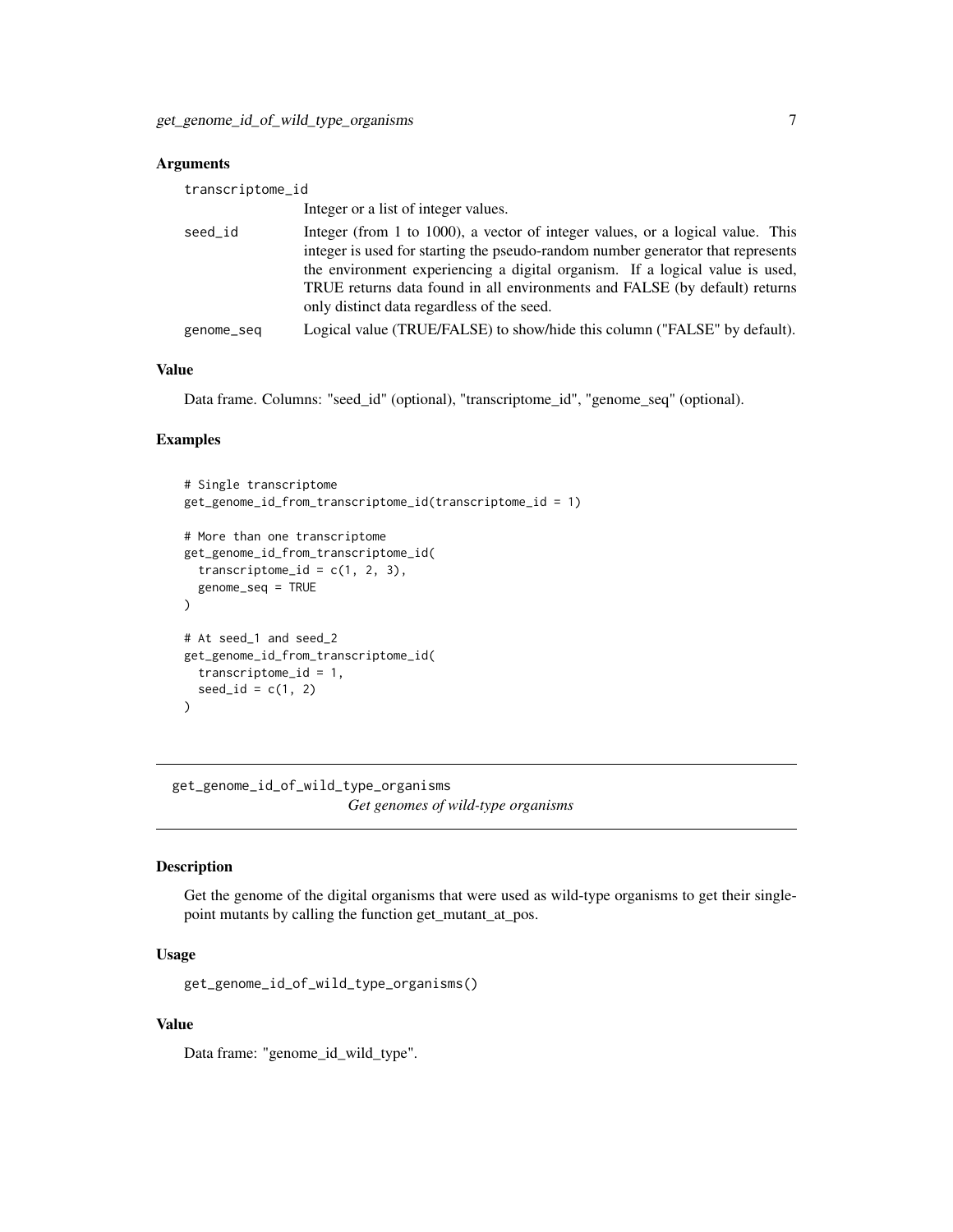#### <span id="page-7-0"></span>Examples

get\_genome\_id\_of\_wild\_type\_organisms()

get\_genome\_seq\_from\_genome\_id

*Get genome sequence from genome*

## Description

Get the linear string of letters representing the instruction codes that make up the genome of a digital organism from the id of the genome of a digital organism.

## Usage

get\_genome\_seq\_from\_genome\_id(genome\_id)

## Arguments

genome\_id Integer or a list of integer values.

## Value

Data frame. Columns: "genome\_id" "genome\_seq"

#### Examples

```
# Single genome
get_genome_seq_from_genome_id(1)
# More than one genome
get_genome_seq_from_genome_id(genome_id = c(1, 2, 3, 4))
```
get\_logic\_operation\_from\_phenotype\_id

*Get the logic operations computed by a digital organism whose genome encodes a specific phenotype*

## Description

Get the logic operations encoded by a digital organism having the requested phenotype.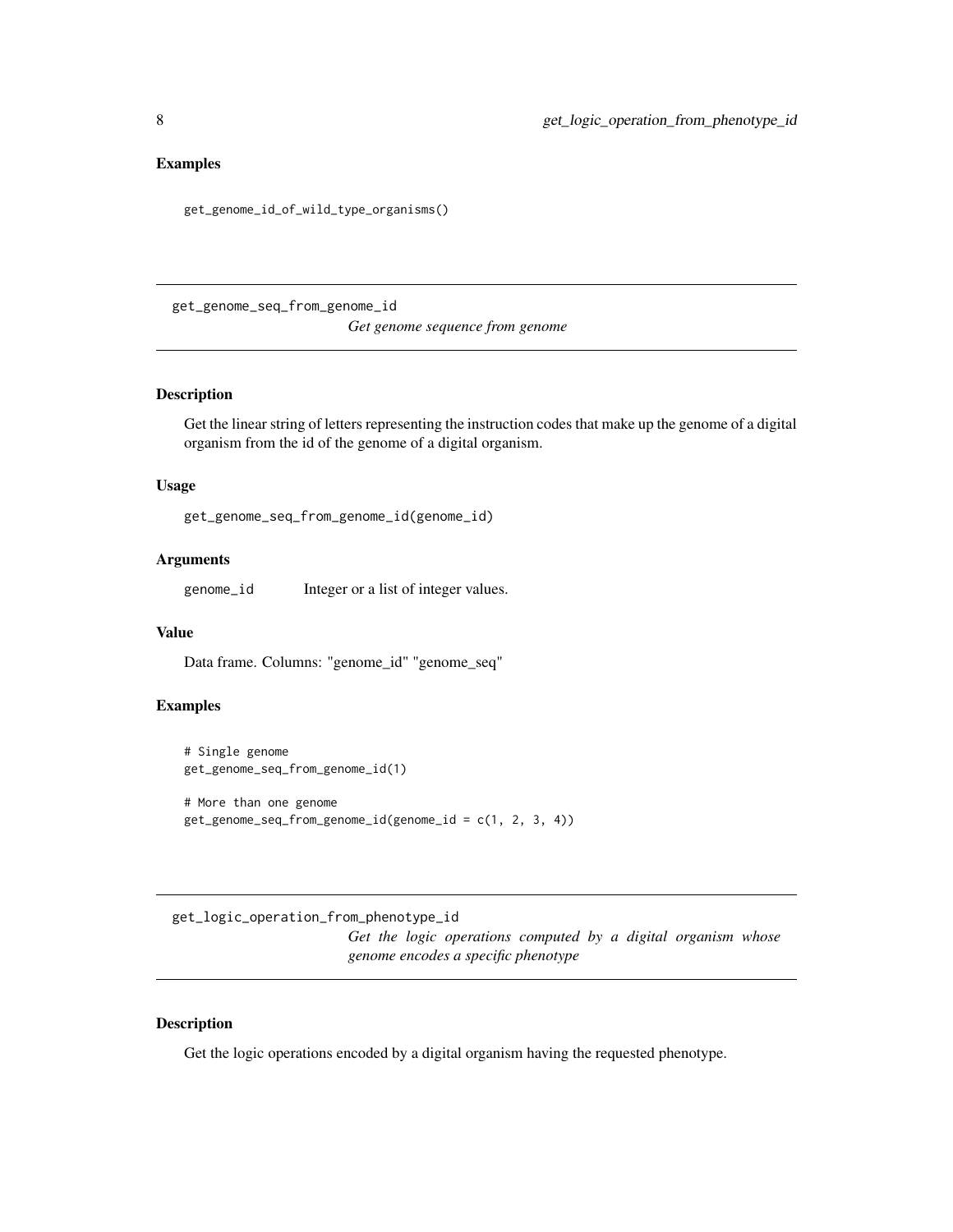<span id="page-8-0"></span>get\_mutant\_at\_pos 9

#### Usage

```
get_logic_operation_from_phenotype_id(
  phenotype_id = FALSE,
  phenotype_binary = FALSE
\mathcal{L}
```
#### Arguments

phenotype\_id Integer, a vector of integers (from 0 to 511), or a logical value (if FALSE, the function returns the entire phenotype space).

phenotype\_binary

Logical value (TRUE/FALSE) to show/hide phenotype\_id in binary notation (FALSE by default).

## Value

Data frame. Columns: "phenotype\_id", "phenotype\_binary" (optional), "equals", "exclusive-or", "not-or", "and-not", "or", "orn-not", "and", "not-and", "not"

#### Examples

```
# One phenotype
get_logic_operation_from_phenotype_id(
  phenotype_id = 1,
  phenotype_binary = TRUE
\mathcal{L}# More than one phenotype
get_logic_operation_from_phenotype_id(
  phenotype_id = c(1,2,3),
  phenotype_binary = TRUE
\mathcal{L}# All phenotypes
get_logic_operation_from_phenotype_id()
```
get\_mutant\_at\_pos *Get single-point mutants of wild-type organisms*

#### Description

Get the genome sequence of a digital organism (i.e., wild-type) and its single-point mutants.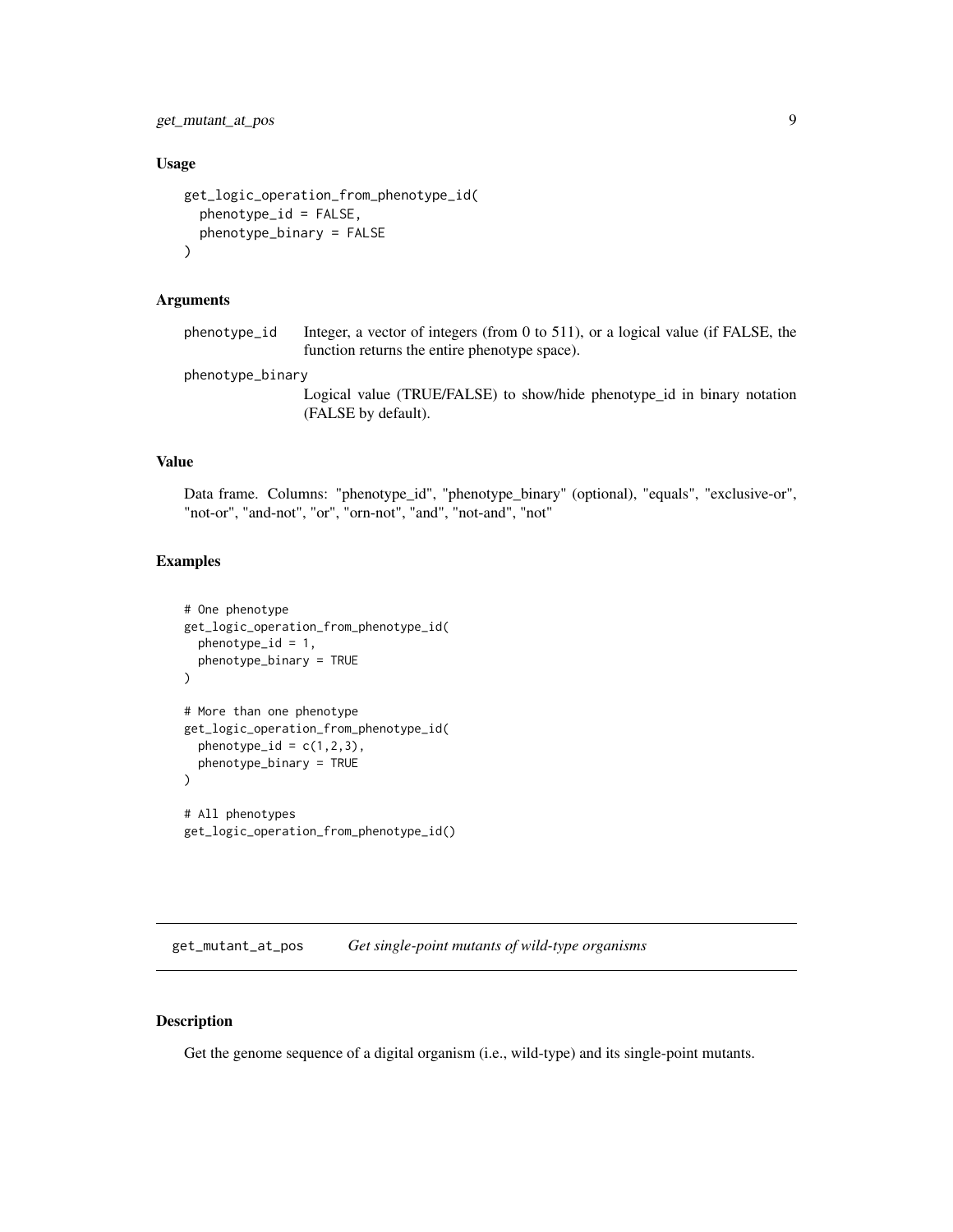## Usage

```
get_mutant_at_pos(
  genome_id = NULL,
  inst_replaced = NULL,
  inst_replaced_by = NULL,
  pos = NULL
)
```
## Arguments

| genome_id        | Integer or a list of integer values. If not specified, the function will return the<br>single-point mutants of a randomly chosen wild-type organism.                                                                                                                                                                                                                                                                                                                                                                                                                         |
|------------------|------------------------------------------------------------------------------------------------------------------------------------------------------------------------------------------------------------------------------------------------------------------------------------------------------------------------------------------------------------------------------------------------------------------------------------------------------------------------------------------------------------------------------------------------------------------------------|
| inst_replaced    | A letter representing the instruction of the genome sequence of the wild-type or-<br>ganism to be mutated. If not specified, the function will return the single-point<br>mutants that have replaced the letter that the genome of the wild-type organ-<br>ism carried at that position (if the position is specified, otherwise it will return<br>the mutations located on all positions) by the letter indicated in the argument<br>inst_replaced_by (if specified, otherwise it will return all the mutants at that<br>position on the genome of the wild type organism). |
| inst_replaced_by |                                                                                                                                                                                                                                                                                                                                                                                                                                                                                                                                                                              |
|                  | A letter representing the instruction of the genome of the single-point mutant<br>that have confirmed the instrumential of the company of the collections considered If                                                                                                                                                                                                                                                                                                                                                                                                      |

that have replaced the instruction of the genome of the wild-type organism. If not specified, the function will return all single-point mutants that have replaced the letter indicated in the argument inst\_replaced (if specified, otherwise it will return all the mutants at that position on the genome of the wild type organism) of the genome of the wild-type organism at that position (if the position is specified, otherwise it will return the mutations located on all positions).

pos Integer representing the position of the single-point mutation along the genome of a digital organism (from 1 to 100 for a genome length of 100 instructions). If not specified, the function will return all single-point mutants of the genome of the wild-type organism.

## Value

Data frame: Columns: "genome\_id\_wild\_type", "genome\_seq\_wild\_type", "genome\_id\_mutant", genome\_seq\_mutant", "pos".

```
get_mutant_at_pos(genome_id = 582,
                 inst_replaced = 'o',
                 inst_replaced_by = 'a',
                 pos = 1)
```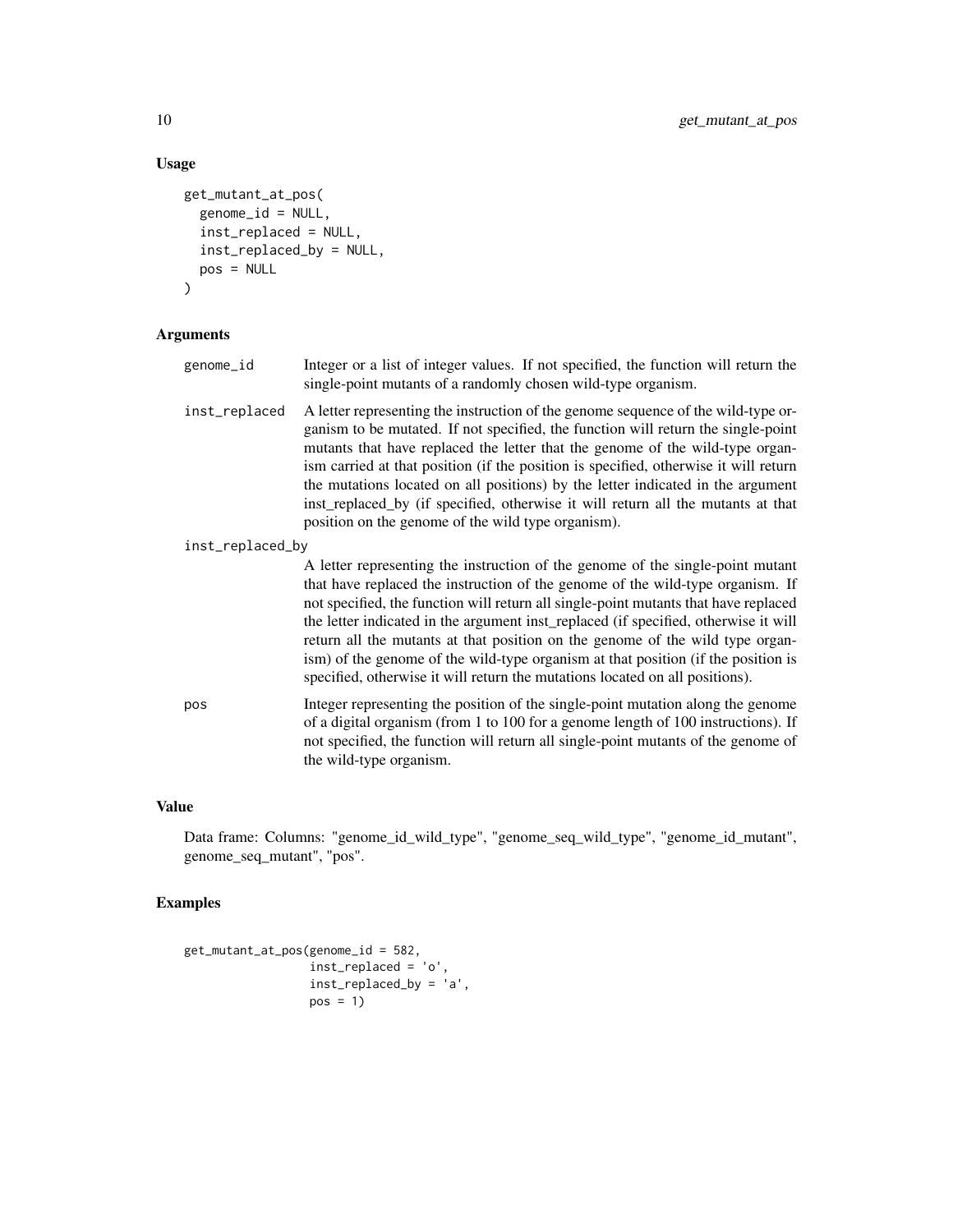<span id="page-10-0"></span>get\_phenotype\_id\_from\_genome\_id *Get phenotype from genome*

#### Description

Get the phenotype encoded by the genome of a digital organism for a list of seeds used for starting the pseudo-random number generator (i.e., a set of environments).

#### Usage

```
get_phenotype_id_from_genome_id(
  genome_id,
 seed_id = FALSE,phenotype_binary = FALSE
)
```
#### Arguments

| genome_id | Integer or a list of integer values.                                                                                                                                                                                                                                                                                                                                          |
|-----------|-------------------------------------------------------------------------------------------------------------------------------------------------------------------------------------------------------------------------------------------------------------------------------------------------------------------------------------------------------------------------------|
| seed id   | Integer (from 1 to 1000), a vector of integer values, or a logical value. This<br>integer is used for starting the pseudo-random number generator that represents<br>the environment experiencing a digital organism. If a logical value is used,<br>TRUE returns data found in all environments and FALSE (by default) returns<br>only distinct data regardless of the seed. |
|           |                                                                                                                                                                                                                                                                                                                                                                               |

phenotype\_binary

Logical value (TRUE/FALSE) to show/hide phenotype\_id in binary notation (FALSE by default).

#### Value

Data frame. Columns: "seed\_id" (optional), "genome\_id", "phenotype\_id" "phenotype\_binary" (optional).

```
# Single genome
get_phenotype_id_from_genome_id(genome_id = 1)
# More than one genome at seed_1
get\_phenotype_id\_from\_genome_id(genome_id = c(1, 2, 3), seed_id = 1)# More than one genome at more than one seed (e.g., seed_3 and seed_4)
get_phenotype_id_from_genome_id(
 genome_id = 1,seed_id = c(3, 4),phenotype_binary = TRUE
```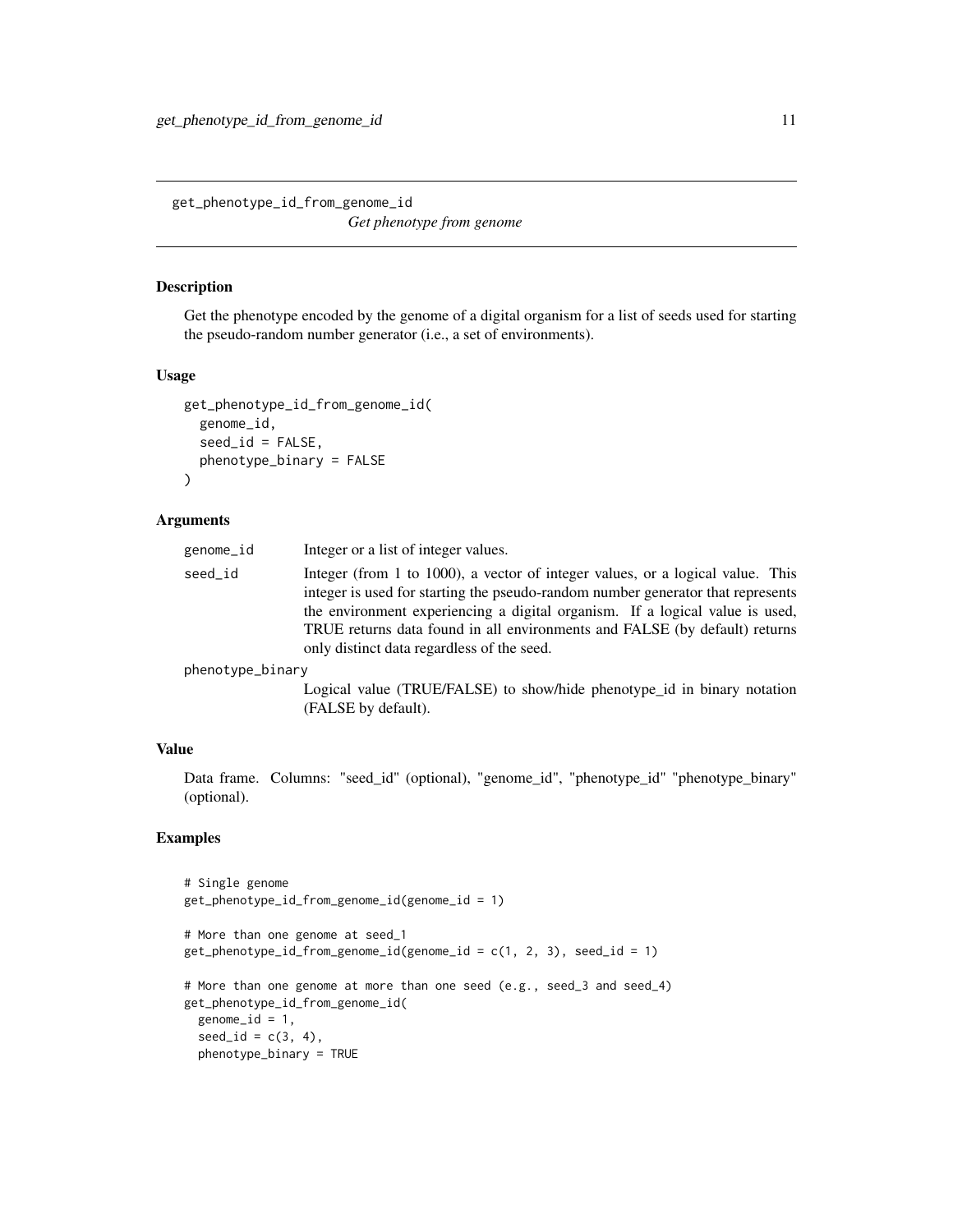get\_phenotype\_id\_from\_genome\_seq *Get phenotype from genome sequence*

## Description

Get the phenotype encoded by the instruction sequence constituting the genome of a digital organism for a list of seeds used for starting the pseudo-random number generator (i.e., a set of environments).

## Usage

```
get_phenotype_id_from_genome_seq(
  genome_seq,
  seed_id = FALSE,
  genome_id = FALSE,
 phenotype_binary = FALSE
)
```
#### Arguments

| genome_seq       | String of letters or a list of strings.                                                                                                                                                                                                                                                                                                                                       |
|------------------|-------------------------------------------------------------------------------------------------------------------------------------------------------------------------------------------------------------------------------------------------------------------------------------------------------------------------------------------------------------------------------|
| seed id          | Integer (from 1 to 1000), a vector of integer values, or a logical value. This<br>integer is used for starting the pseudo-random number generator that represents<br>the environment experiencing a digital organism. If a logical value is used,<br>TRUE returns data found in all environments and FALSE (by default) returns<br>only distinct data regardless of the seed. |
| genome_id        | Logical value (TRUE/FALSE) to show/hide genome_id (FALSE by default).                                                                                                                                                                                                                                                                                                         |
| phenotype_binary |                                                                                                                                                                                                                                                                                                                                                                               |
|                  | Logical value (TRUE/FALSE) to show/hide phenotype_id in binary notation                                                                                                                                                                                                                                                                                                       |

#### Value

Data frame. Columns: "seed\_id" (optional), "genome\_id" (optional), "genome\_seq", "phenotype\_id", "phenotype\_binary" (optional).

## Examples

```
# Get sequences for genomes_1 and genome_2
sequence1 <- get_genome_seq_from_genome_id(genome_id = 1)$genome_seq[1]
sequence2 <- get_genome_seq_from_genome_id(genome_id = 2)$genome_seq[1]
```
(FALSE by default).

#### <span id="page-11-0"></span> $\mathcal{L}$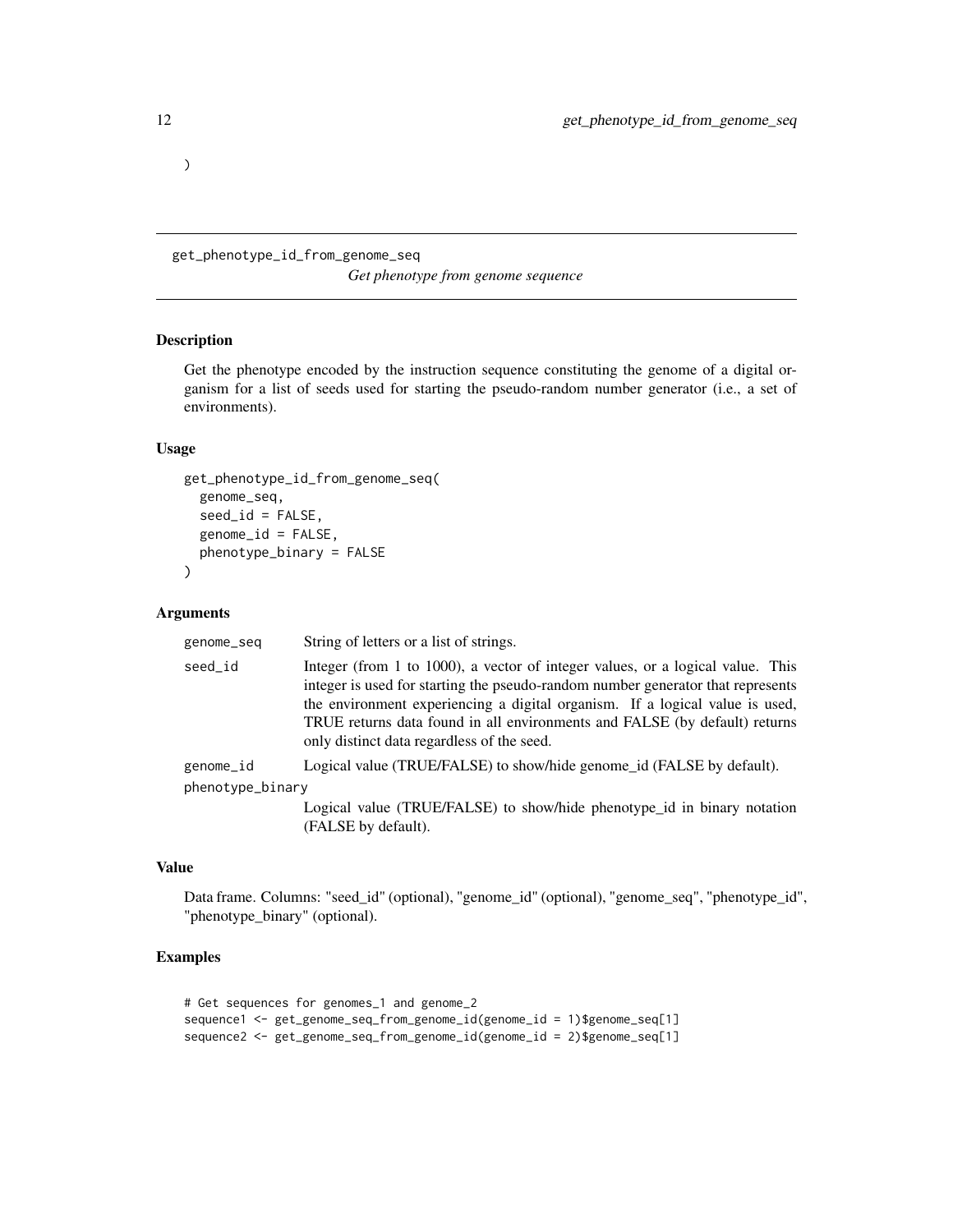```
# Single genome
get_phenotype_id_from_genome_seq(genome_seq = sequence1)
# More than one genome
get_phenotype_id_from_genome_seq(
 genome_seq = c(sequence1, sequence2),
 genome_id = TRUE,
 phenotype_binary = TRUE
\lambda# At seed_1 and seed_2
get_phenotype_id_from_genome_seq(genome_seq = sequence2, seed_id = c(1, 2))
```
get\_phenotype\_id\_from\_logic\_operation *Get phenotype from logic operations*

#### Description

Get the phenotype encoded by the genome of a digital organism that is specified by a unique combination of logic operations.

#### Usage

```
get_phenotype_id_from_logic_operation(
  logic_operation,
 phenotype_binary = FALSE
)
```
#### Arguments

logic\_operation

List of logical functions from the following set: "equals", "exclusive-or", "notor", "and-not", "or", "orn-not", "and", "not-and", "not".

phenotype\_binary

Logical value (TRUE/FALSE) to show/hide the phenotype in binary notation (FALSE by default).

#### Value

Data frame. Columns: "phenotype\_id", "phenotype\_binary" (optional).

## Examples

# Single logic operation get\_phenotype\_id\_from\_logic\_operation(logic\_operation = "not-or")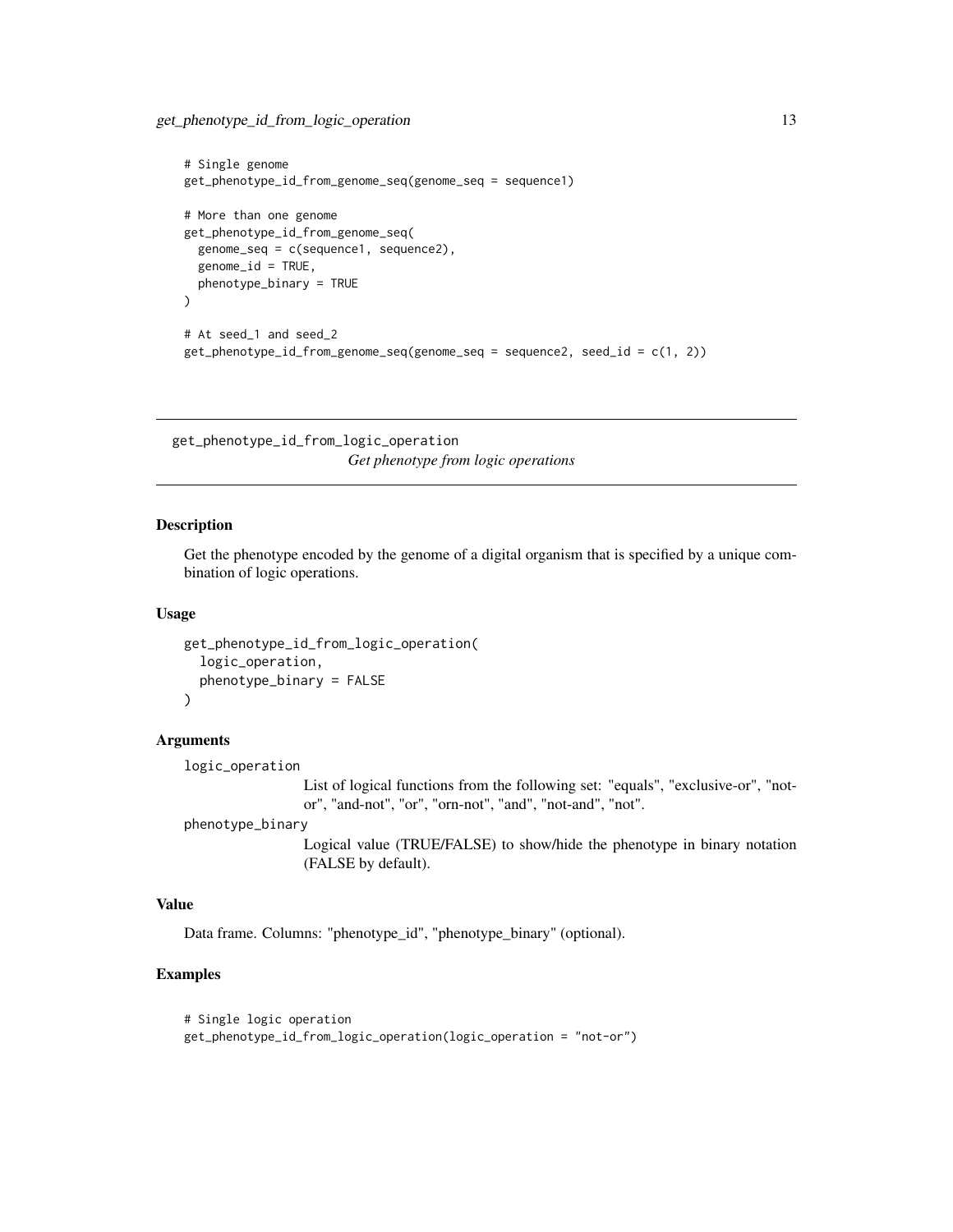```
# More than one logic operation
ops <- c("equals", "exclusive or", "not-or", "and-not", "or", "orn-not")
get_phenotype_id_from_logic_operation(
 logic_operation = ops,
 phenotype_binary = TRUE
\lambda
```
get\_phenotype\_id\_from\_transcriptome\_id *Get phenotype from transcriptome*

#### **Description**

Get the phenotype encoded by the genome of a digital organism that executes a specific transcriptome for a list of seeds used for starting the pseudo-random number generator (i.e., a set of environments).

#### Usage

```
get_phenotype_id_from_transcriptome_id(
  transcriptome_id,
  seed_id = FALSE,phenotype_binary = FALSE
)
```
#### Arguments

transcriptome\_id

Integer or list of integer values.

```
seed_id Integer (from 1 to 1000), a vector of integer values, or a logical value. This
                  integer is used for starting the pseudo-random number generator that represents
                  the environment experiencing a digital organism. If a logical value is used,
                  TRUE returns data found in all environments and FALSE (by default) returns
                  only distinct data regardless of the seed.
```
phenotype\_binary

Logical value (TRUE/FALSE) to show/hide phenotype in binary notation (FALSE by default).

## Value

Data frame. Columns: "seed\_id" (optional), "transcriptome\_id", "phenotype\_id", "phenotype\_binary" (optional)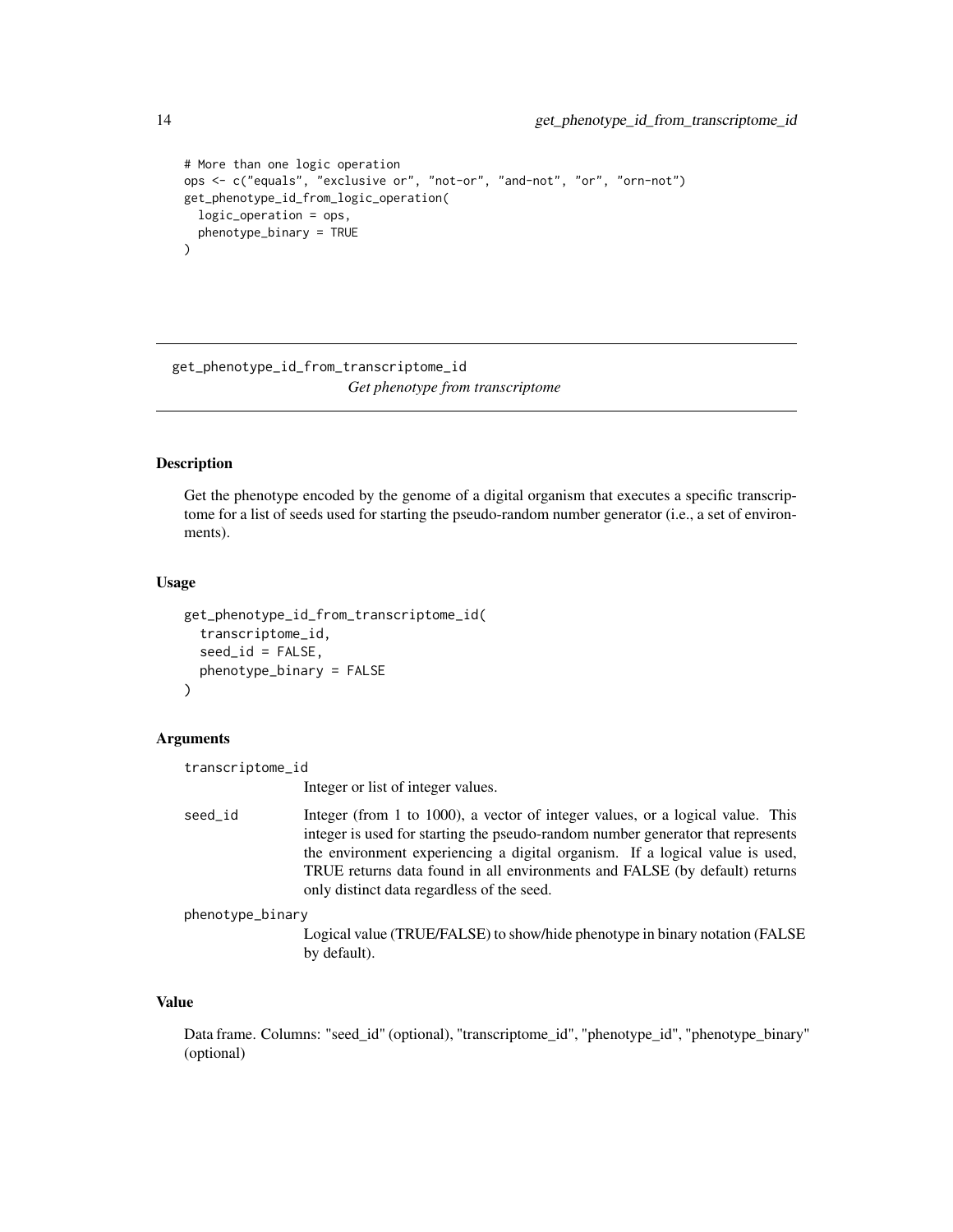## <span id="page-14-0"></span>Examples

```
# Single transcriptome
get_phenotype_id_from_transcriptome_id(transcriptome_id = 53674)
# More than one transcriptome
get_phenotype_id_from_transcriptome_id(
  transcriptome_id = c(53674, 1666099),
  phenotype_binary = TRUE
\mathcal{L}# At seed_1 and seed_3
get_phenotype_id_from_transcriptome_id(transcriptome_id = 53674, seed_id = c(1,3))
```
get\_tandem\_id\_from\_genome\_id *Get tandem repeat from genome*

#### Description

Get the tandem repeat contained in the transcriptome of a digital organism having a specific genome.

## Usage

```
get_tandem_id_from_genome_id(
  genome_id,
  seed_id = FALSE,tandem_seq = FALSE,
  tandem_pos = FALSE
\mathcal{L}
```
#### Arguments

| genome_id  | Integer or a list of integer values.                                                                                                                                                                                                                                                                                                                                          |
|------------|-------------------------------------------------------------------------------------------------------------------------------------------------------------------------------------------------------------------------------------------------------------------------------------------------------------------------------------------------------------------------------|
| seed_id    | Integer (from 1 to 1000), a vector of integer values, or a logical value. This<br>integer is used for starting the pseudo-random number generator that represents<br>the environment experiencing a digital organism. If a logical value is used,<br>TRUE returns data found in all environments and FALSE (by default) returns<br>only distinct data regardless of the seed. |
| tandem_seq | Logical value (TRUE/FALSE) to show/hide this column (FALSE by default).                                                                                                                                                                                                                                                                                                       |
| tandem_pos | Logical value (TRUE/FALSE) to show/hide this column (FALSE by default).                                                                                                                                                                                                                                                                                                       |
|            |                                                                                                                                                                                                                                                                                                                                                                               |

## Value

Data frame. Columns: "seed\_id" (optional), "genome\_id", "tandem\_id", "tandem\_seq" (optional), "tandem\_pos" (optional).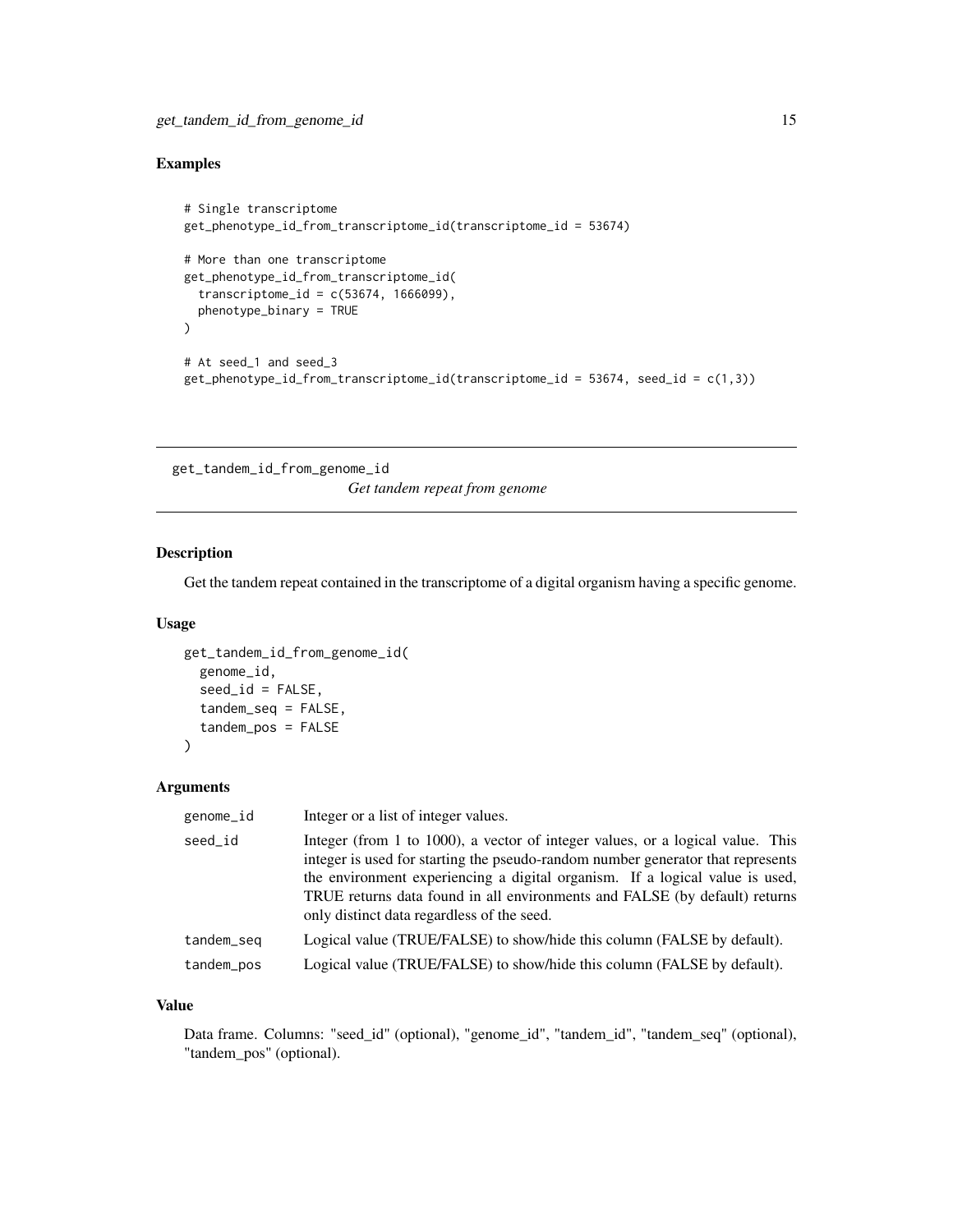## Examples

```
# Single genome
get_tandem_id_from_genome_id(genome_id = 1)
# More than one genome
get_tandem_id_from_genome_id(
  genome_id = c(1, 2, 3),tandem_seq = TRUE
)
# At seed_1, seed_3 and seed_5
get_tandem_id_from_genome_id(
 genome_id = 2,seed_id = c(1, 3, 5),tandem_pos = TRUE
\mathcal{L}
```
get\_tandem\_id\_from\_genome\_seq *Get tandem repeat from genome sequence*

## Description

Get the tandem repeat contained in the transcriptome of a digital organism having a specific linear string of letters representing the instruction codes that make up its genome.

## Usage

```
get_tandem_id_from_genome_seq(
  genome_seq,
  seed_id = FALSE,
  tandem_seq = FALSE,
  tandem_pos = FALSE
\lambda
```
## Arguments

| genome_seq | String of letters or a list of strings.                                                                                                                                                                                                                                                                                                                                       |
|------------|-------------------------------------------------------------------------------------------------------------------------------------------------------------------------------------------------------------------------------------------------------------------------------------------------------------------------------------------------------------------------------|
| seed_id    | Integer (from 1 to 1000), a vector of integer values, or a logical value. This<br>integer is used for starting the pseudo-random number generator that represents<br>the environment experiencing a digital organism. If a logical value is used,<br>TRUE returns data found in all environments and FALSE (by default) returns<br>only distinct data regardless of the seed. |
| tandem_seq | Logical value (TRUE/FALSE) to show/hide this column (FALSE by default).                                                                                                                                                                                                                                                                                                       |
| tandem_pos | Logical value (TRUE/FALSE) to show/hide this column (FALSE by default).                                                                                                                                                                                                                                                                                                       |
|            |                                                                                                                                                                                                                                                                                                                                                                               |

<span id="page-15-0"></span>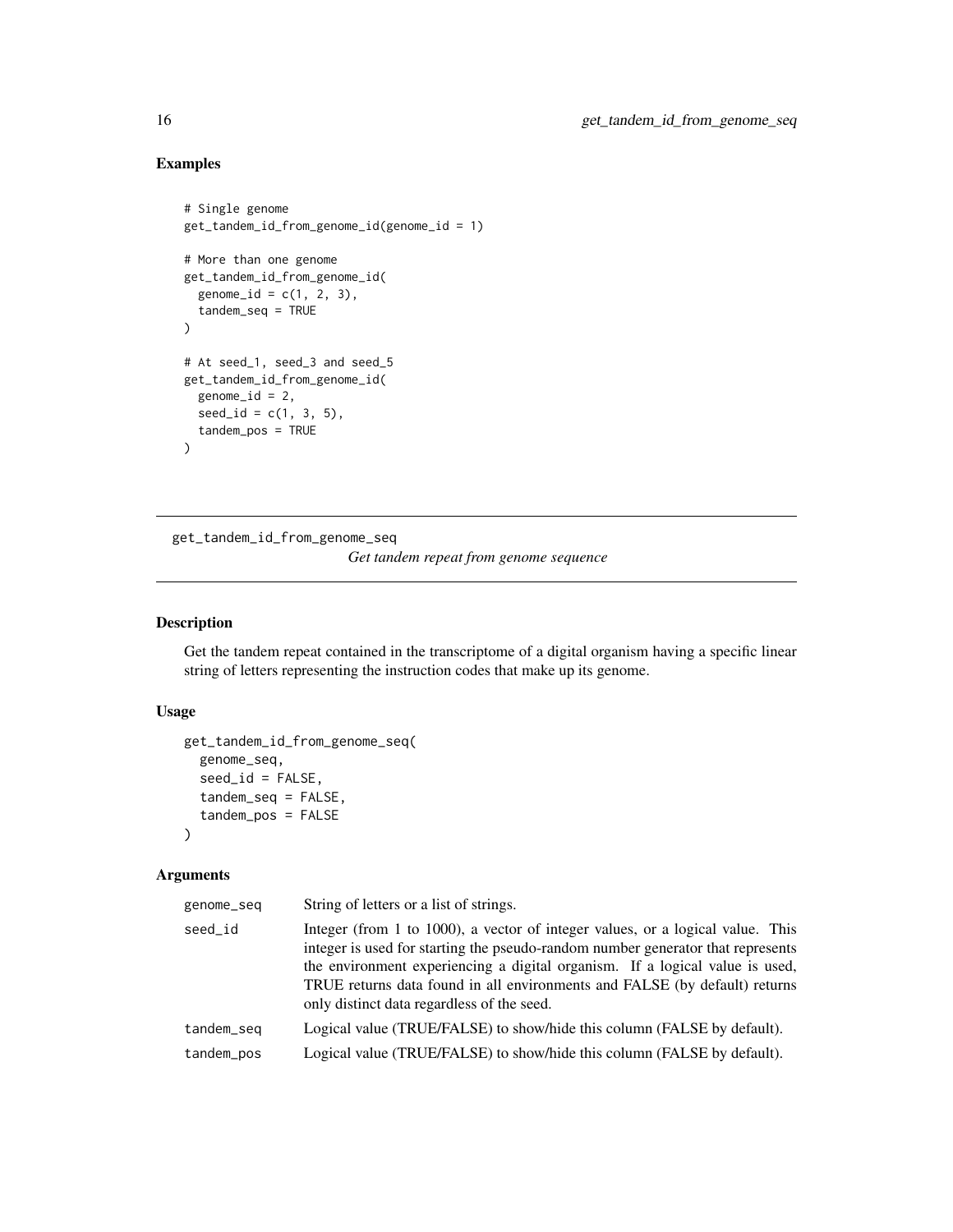#### <span id="page-16-0"></span>Value

Data frame. Column: "seed\_id" (optional), "genome\_id", "tandem\_id", "tandem\_seq" (optional), "tandem\_pos (optional)."

#### Examples

```
# Get sequences for genomes 1 and 2
sequence1 <- get_genome_seq_from_genome_id(1)$genome_seq
sequence2 <- get_genome_seq_from_genome_id(2)$genome_seq
# Single genome
get_tandem_id_from_genome_seq(genome_seq = sequence1)
# More than one genome
get_tandem_id_from_genome_seq(
  genome_seq = c(sequence1, sequence2),
  tandem_seq = TRUE
)
# At seed_1 and seed_2
get_tandem_id_from_genome_seq(
  genome_seq = sequence2,
  seed_id = c(1,2),
  tandem_seq = TRUE,
  tandem_pos = TRUE
\mathcal{L}
```
get\_tandem\_id\_from\_logic\_operation *Get tandem repeat from logic operations*

## Description

Get the tandem repeat contained in the transcriptome of a digital organism that executes a specific combination of logic operations.

```
get_tandem_id_from_logic_operation(
 logic_operation,
  seed_id = sample(1:1000, 1),tandem_seq = FALSE,
  tandem_pos = FALSE
)
```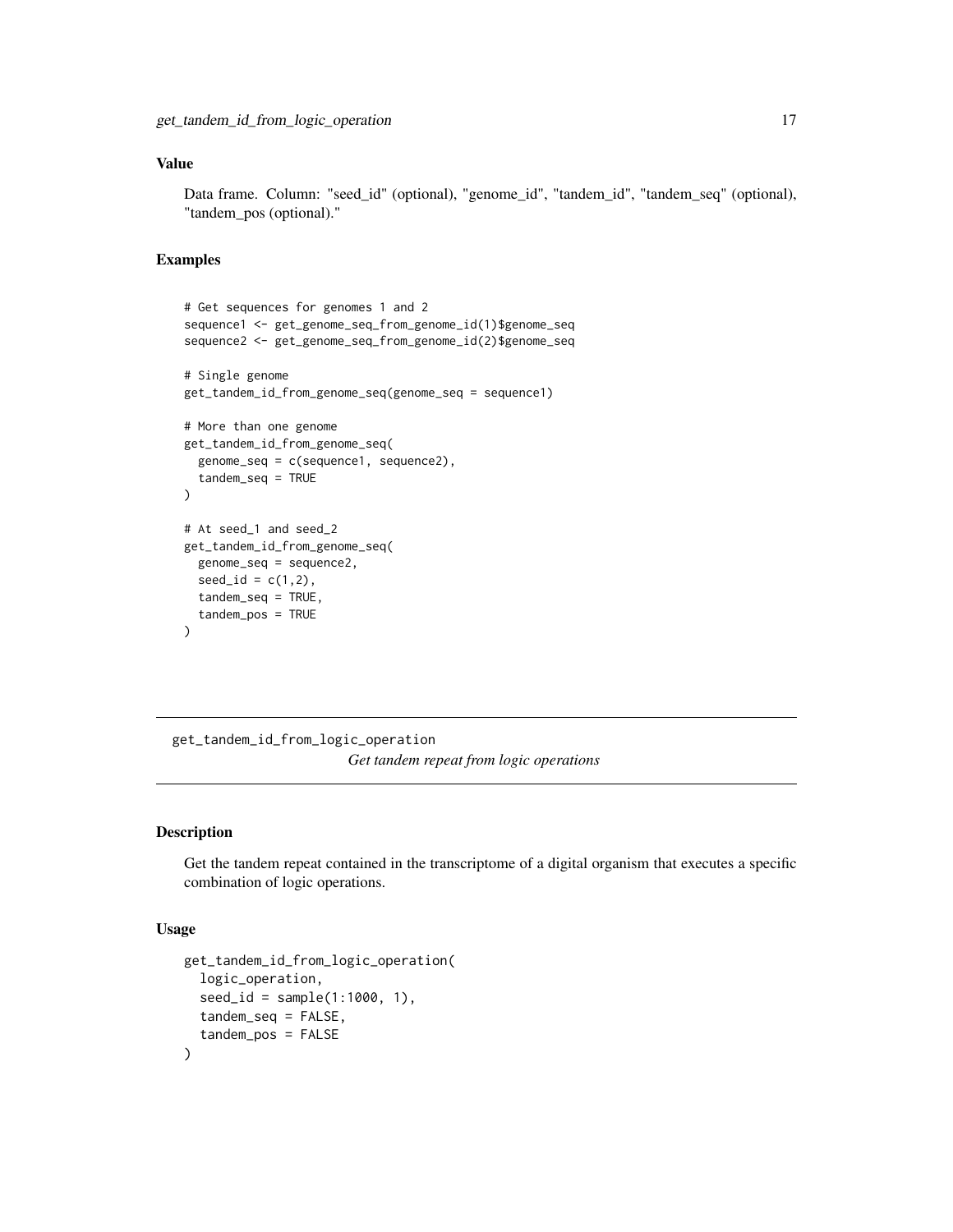<span id="page-17-0"></span>

| logic_operation |                                                                                                                                                                                                                                                                                                                            |
|-----------------|----------------------------------------------------------------------------------------------------------------------------------------------------------------------------------------------------------------------------------------------------------------------------------------------------------------------------|
|                 | List of logical functions from the following set: "equals", "exclusive or", "not-<br>or", "and-not", "or", "orn-not", "and", "not-and", "not".                                                                                                                                                                             |
| seed_id         | Integer (from 1 to 1000) or a vector of integer values. This integer is used for<br>starting the pseudo-random number generator that represents the environment<br>experiencing a digital organism. If seed_id value is not specified, it returns data<br>for a single randomly chosen seed id value (between 1 and 1000). |
| tandem_seq      | Logical value (TRUE/FALSE) to show/hide this column (FALSE by default).                                                                                                                                                                                                                                                    |
| tandem_pos      | Logical value (TRUE/FALSE) to show/hide this column (FALSE by default).                                                                                                                                                                                                                                                    |

## Value

Data frame. Columns: "seed\_id" (optional), "tandem\_id", "tandem\_seq" (optional), "tandem\_pos" (optional).

## Examples

```
# Single logic operation
get_tandem_id_from_logic_operation(logic_operation = "not")
# More than one logic operation
get_tandem_id_from_logic_operation(
  logic_operation = c("not", "and"),
  tandem_seq = TRUE
\mathcal{L}# At seed_1 and seed_2
get_tandem_id_from_logic_operation(
  logic_operation = c("not", "and"),
  tandem_seq = TRUE,
  tandem_pos = TRUE,
  seed_id = c(1,2))
```
get\_tandem\_id\_from\_phenotype\_id *Get tandem repeat from phenotype*

## Description

Get the tandem repeat contained in the transcriptome of a digital organism that encodes a specific phenotype for a list of seeds used for starting the pseudo-random number generator (i.e., a set of environments).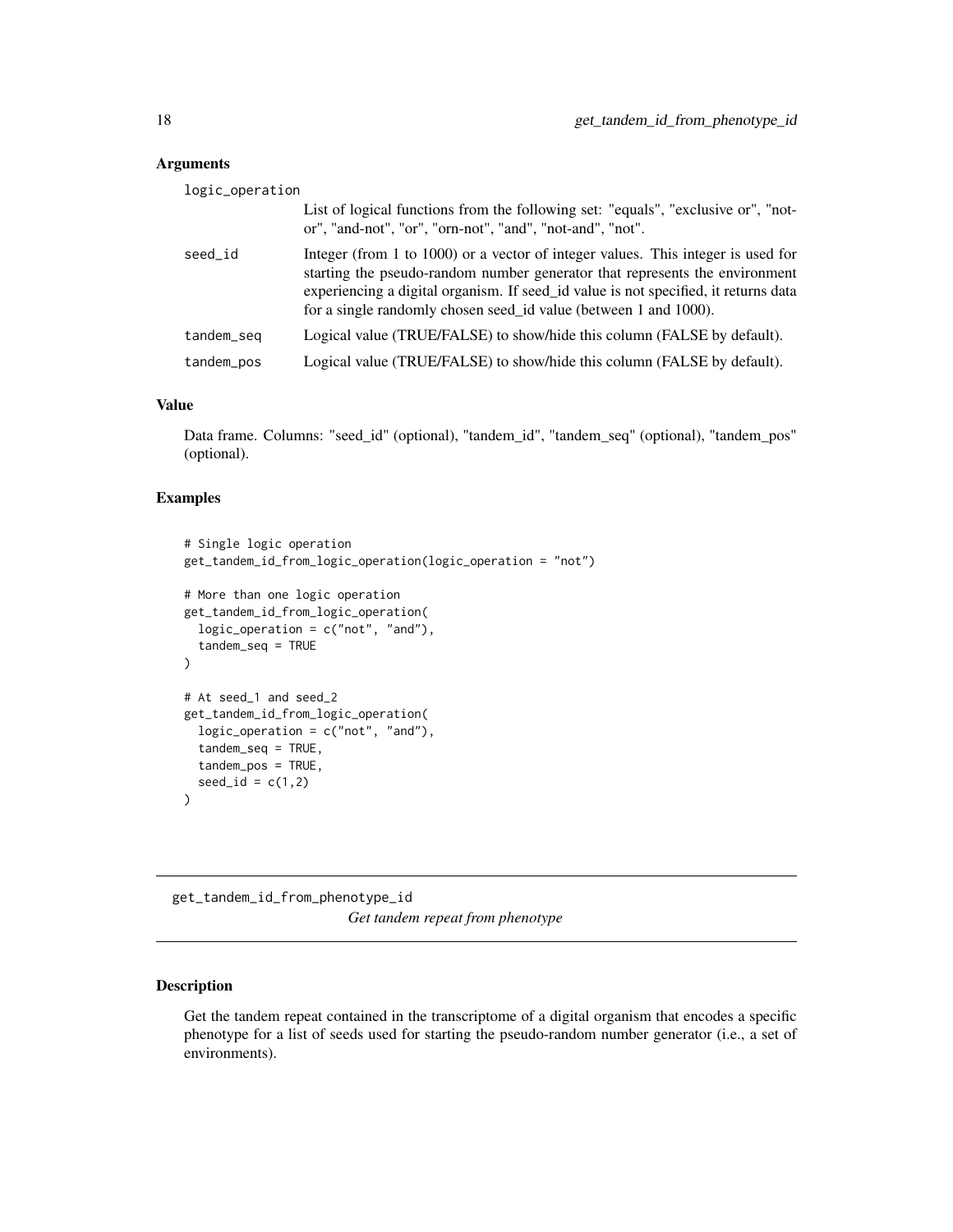## <span id="page-18-0"></span>Usage

```
get_tandem_id_from_phenotype_id(
  phenotype_id,
  seed_id = sample(1:1000, 1),tandem_seq = FALSE,
  tandem_pos = FALSE
\lambda
```
## Arguments

| phenotype_id | Integer or list of integer values.                                                                                                                                                                                                                                                                                         |
|--------------|----------------------------------------------------------------------------------------------------------------------------------------------------------------------------------------------------------------------------------------------------------------------------------------------------------------------------|
| seed_id      | Integer (from 1 to 1000) or a vector of integer values. This integer is used for<br>starting the pseudo-random number generator that represents the environment<br>experiencing a digital organism. If seed_id value is not specified, it returns data<br>for a single randomly chosen seed_id value (between 1 and 1000). |
| tandem_seq   | Logical value (TRUE/FALSE) to show/hide this column (FALSE by default).                                                                                                                                                                                                                                                    |
| tandem_pos   | Logical value (TRUE/FALSE) to show/hide this column (FALSE by default).                                                                                                                                                                                                                                                    |

#### Value

Data frame. Column: "seed\_id" (optional), "phenotype\_id", "tandem\_id", "tandem\_seq" (optional), "tandem\_pos (optional)."

```
# Single phenotype
get_tandem_id_from_phenotype_id(phenotype_id = 8, tandem_seq = TRUE)
# More than one phenotype at seed_1
get\_tandem_id_from_phenotype_id(phenotype_id = c(2, 4, 8), seed_id = 1)
# At seed_1 and seed_2
get_tandem_id_from_phenotype_id(
  phenotype_id = 1,
  seed_id = c(1, 2),
  tandem_pos = TRUE
)
```
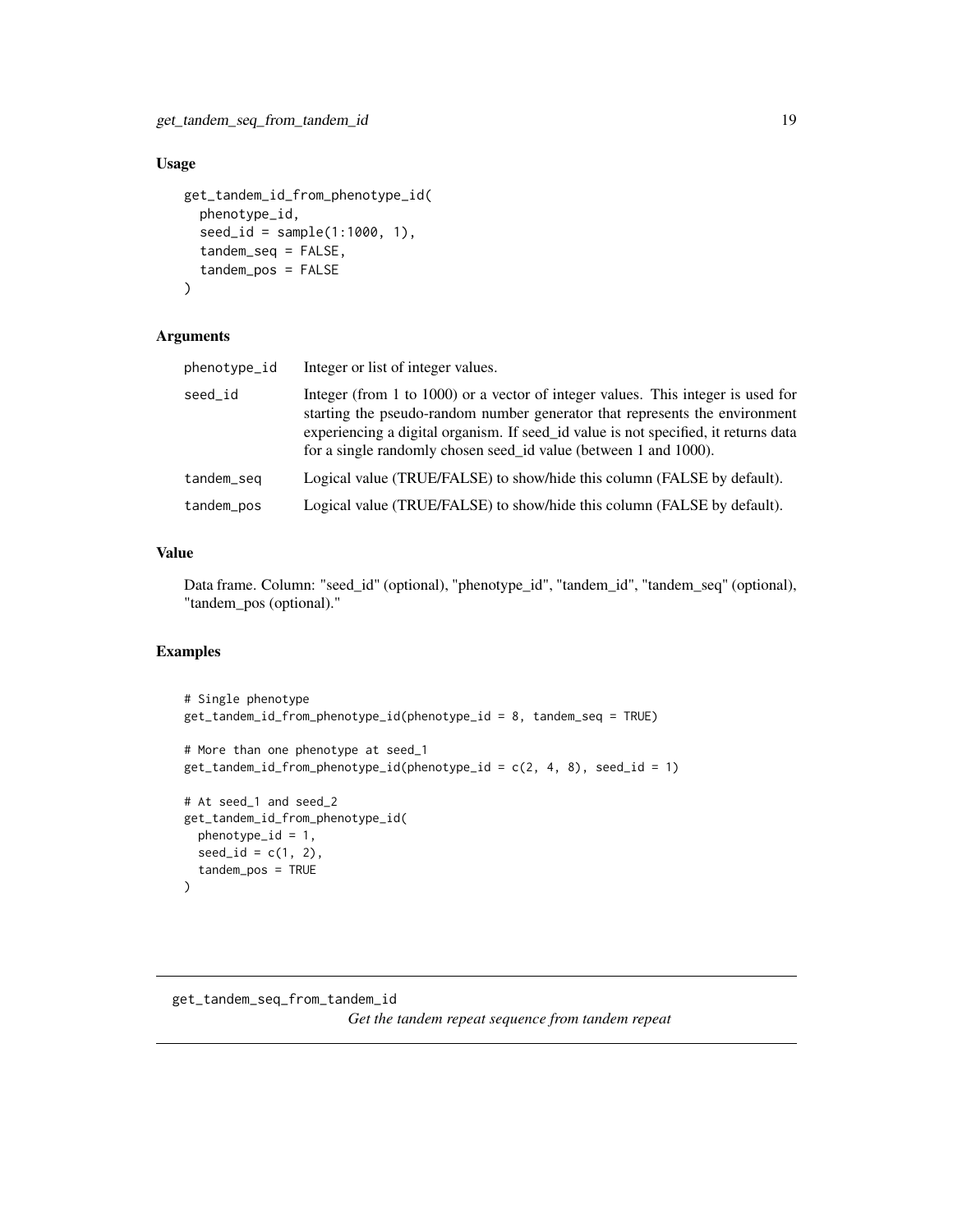## Description

Get the tandem sequence from the tandem repeat contained in the transcriptome of a digital organism for a list of seeds used for starting the pseudo-random number generator (i.e., a set of environments).

#### Usage

```
get_tandem_seq_from_tandem_id(
  tandem_id,
  seed_id = FALSE,genome_id = FALSE,
  tandem_pos = FALSE
)
```
#### Arguments

| tandem_id  | Integer or a list of integer values.                                                                                                                                                                                                                                                                                                                                          |
|------------|-------------------------------------------------------------------------------------------------------------------------------------------------------------------------------------------------------------------------------------------------------------------------------------------------------------------------------------------------------------------------------|
| seed_id    | Integer (from 1 to 1000), a vector of integer values, or a logical value. This<br>integer is used for starting the pseudo-random number generator that represents<br>the environment experiencing a digital organism. If a logical value is used,<br>TRUE returns data found in all environments and FALSE (by default) returns<br>only distinct data regardless of the seed. |
| genome_id  | Logical value (TRUE/FALSE) to show/hide this column (FALSE by default).                                                                                                                                                                                                                                                                                                       |
| tandem_pos | Logical value (TRUE/FALSE) to show/hide this column (FALSE by default).                                                                                                                                                                                                                                                                                                       |

## Value

Data frame. Columns: "seed\_id" (optional), "tandem\_id", "tandem\_seq", "tandem\_pos" (optional), genome\_id" (optional).

```
# Single tandem
get_tandem_seq_from_tandem_id(tandem_id = 6336945)
# More than one tandem at seed_1
get_tandem_seq_from_tandem_id(tandem_id = c(6336945, 2520963, 2520963),
                              seed_id = 1)
# At seed_3 and seed_5
get_tandem_seq_from_tandem_id(
 tandem_id = 6336945,seed_id = c(1, 3),
 tandem_pos = TRUE,
  genome_id = TRUE
)
```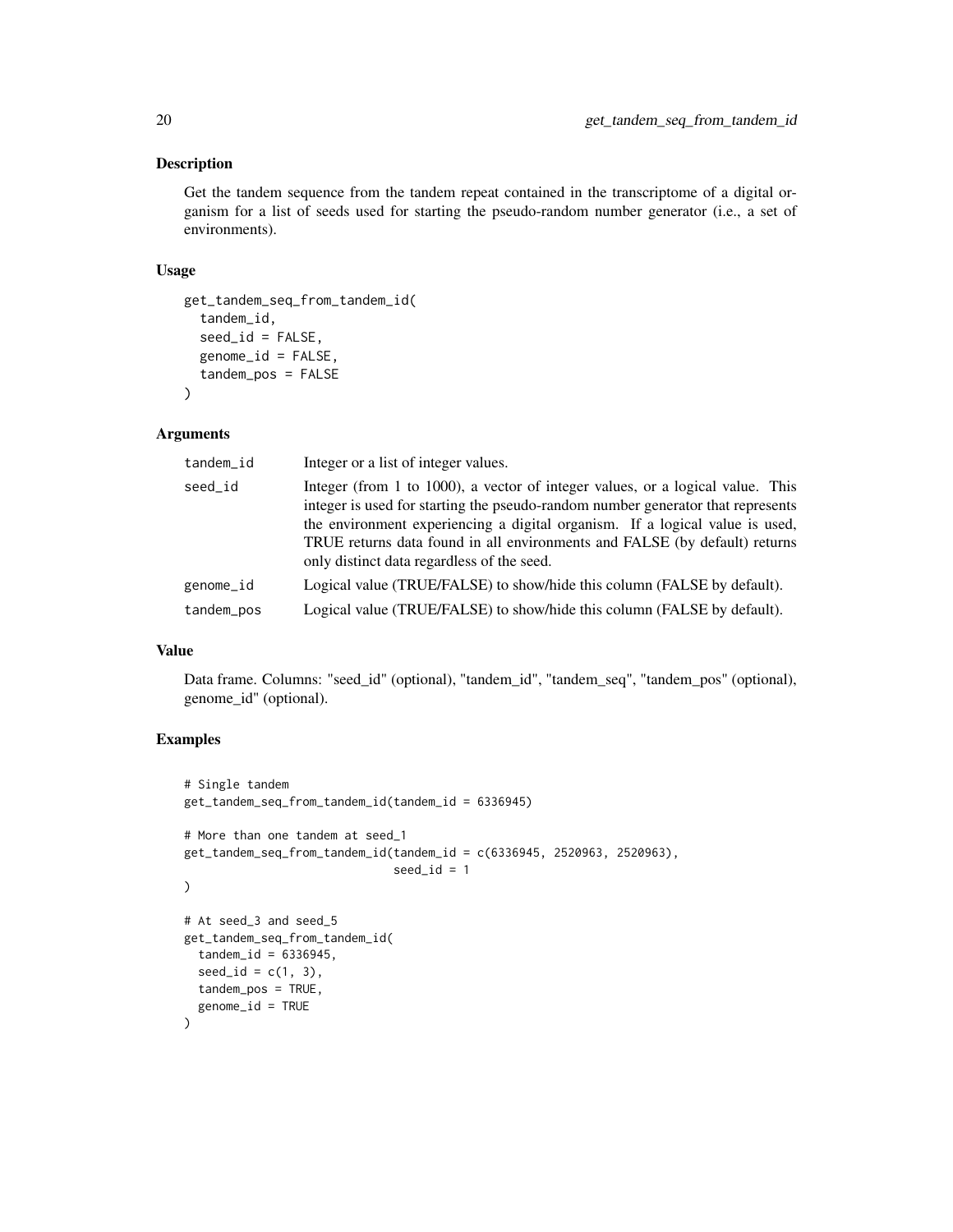<span id="page-20-0"></span>get\_transcriptome\_id\_from\_genome\_id *Get transcriptome from genome*

#### Description

Get the transcriptome of a digital organism having a specific genome for a list of seeds used for starting the pseudo-random number generator (i.e., a set of environments).

#### Usage

```
get_transcriptome_id_from_genome_id(
  genome_id,
  seed_id = FALSE,
  transcriptome_seq = FALSE,
  transcriptome_pos = FALSE,
  genome_seq = FALSE
)
```
#### Arguments

| genome_id         | Integer or list of integer values.                                                                                                                                                                                                                                                                                                                                            |
|-------------------|-------------------------------------------------------------------------------------------------------------------------------------------------------------------------------------------------------------------------------------------------------------------------------------------------------------------------------------------------------------------------------|
| seed_id           | Integer (from 1 to 1000), a vector of integer values, or a logical value. This<br>integer is used for starting the pseudo-random number generator that represents<br>the environment experiencing a digital organism. If a logical value is used,<br>TRUE returns data found in all environments and FALSE (by default) returns<br>only distinct data regardless of the seed. |
| transcriptome_seq |                                                                                                                                                                                                                                                                                                                                                                               |
|                   | Logical value (TRUE/FALSE) to show/hide this column (FALSE by default).                                                                                                                                                                                                                                                                                                       |
| transcriptome_pos |                                                                                                                                                                                                                                                                                                                                                                               |
|                   | Logical value (TRUE/FALSE) to show/hide this column (FALSE by default).                                                                                                                                                                                                                                                                                                       |
| genome_seq        | Logical value (TRUE/FALSE) to show/hide this column (FALSE by default).                                                                                                                                                                                                                                                                                                       |

#### Value

Data frame. Columns: "seed\_id" (optional), "genome\_id", "genome\_seq" (optional), "transcriptome\_id", "transcriptome\_seq" (optional), "transcriptome\_pos" (optional).

```
# Singel genome
get_transcriptome_id_from_genome_id(genome_id = 1)
# More than one genome
```

```
get_transcriptome_id_from_genome_id(
  genome_id = c(1, 2),
```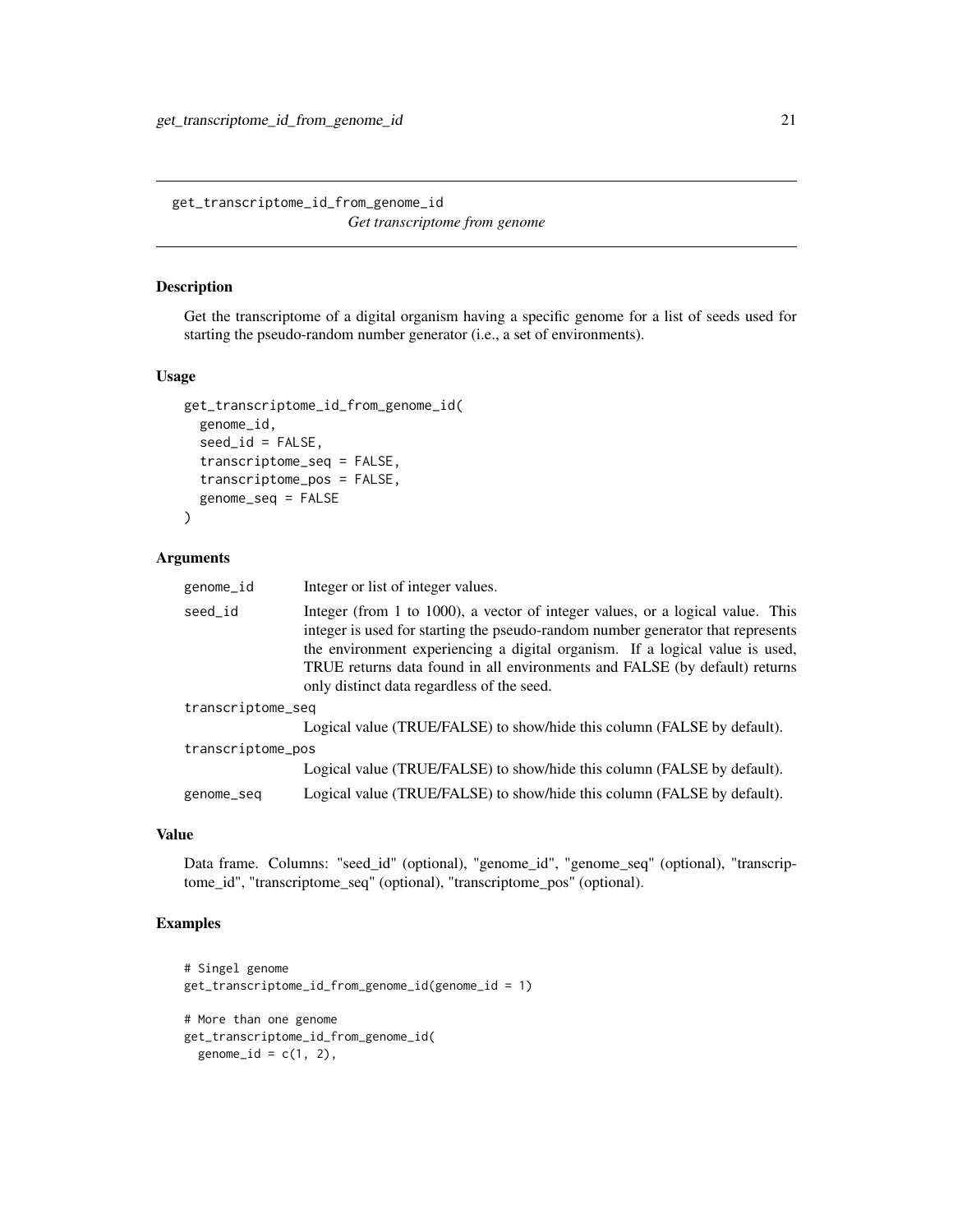```
transcriptome_seq = TRUE
\mathcal{L}# At seed_1 and seed_3
get_transcriptome_id_from_genome_id(
  genome_id = 2,seed_id = c(1, 3),transcriptome_pos = TRUE
\lambda
```
get\_transcriptome\_id\_from\_genome\_seq *Get transcriptome from genome sequence*

## Description

Get the transcriptome of a digital organism having a specific linear string of letters representing the instruction codes that make up its genome for a list of seeds used for starting the pseudo-random number generator (i.e., a set of environments).

## Usage

```
get_transcriptome_id_from_genome_seq(
  genome_seq,
  seed_id = FALSE,transcriptome_seq = FALSE,
  transcriptome_pos = FALSE,
  genome_id = FALSE
)
```
## Arguments

| genome_seq        | String of letters or a list of strings.                                                                                                                                                                                                                                                                                                                                       |
|-------------------|-------------------------------------------------------------------------------------------------------------------------------------------------------------------------------------------------------------------------------------------------------------------------------------------------------------------------------------------------------------------------------|
| seed_id           | Integer (from 1 to 1000), a vector of integer values, or a logical value. This<br>integer is used for starting the pseudo-random number generator that represents<br>the environment experiencing a digital organism. If a logical value is used,<br>TRUE returns data found in all environments and FALSE (by default) returns<br>only distinct data regardless of the seed. |
| transcriptome_seq |                                                                                                                                                                                                                                                                                                                                                                               |
|                   | Logical value (TRUE/FALSE) to show/hide this column (FALSE by default).                                                                                                                                                                                                                                                                                                       |
| transcriptome_pos |                                                                                                                                                                                                                                                                                                                                                                               |
|                   | Logical value (TRUE/FALSE) to show/hide this column (FALSE by default).                                                                                                                                                                                                                                                                                                       |
| genome_id         | Logical value (TRUE/FALSE) to show/hide this column (FALSE by default).                                                                                                                                                                                                                                                                                                       |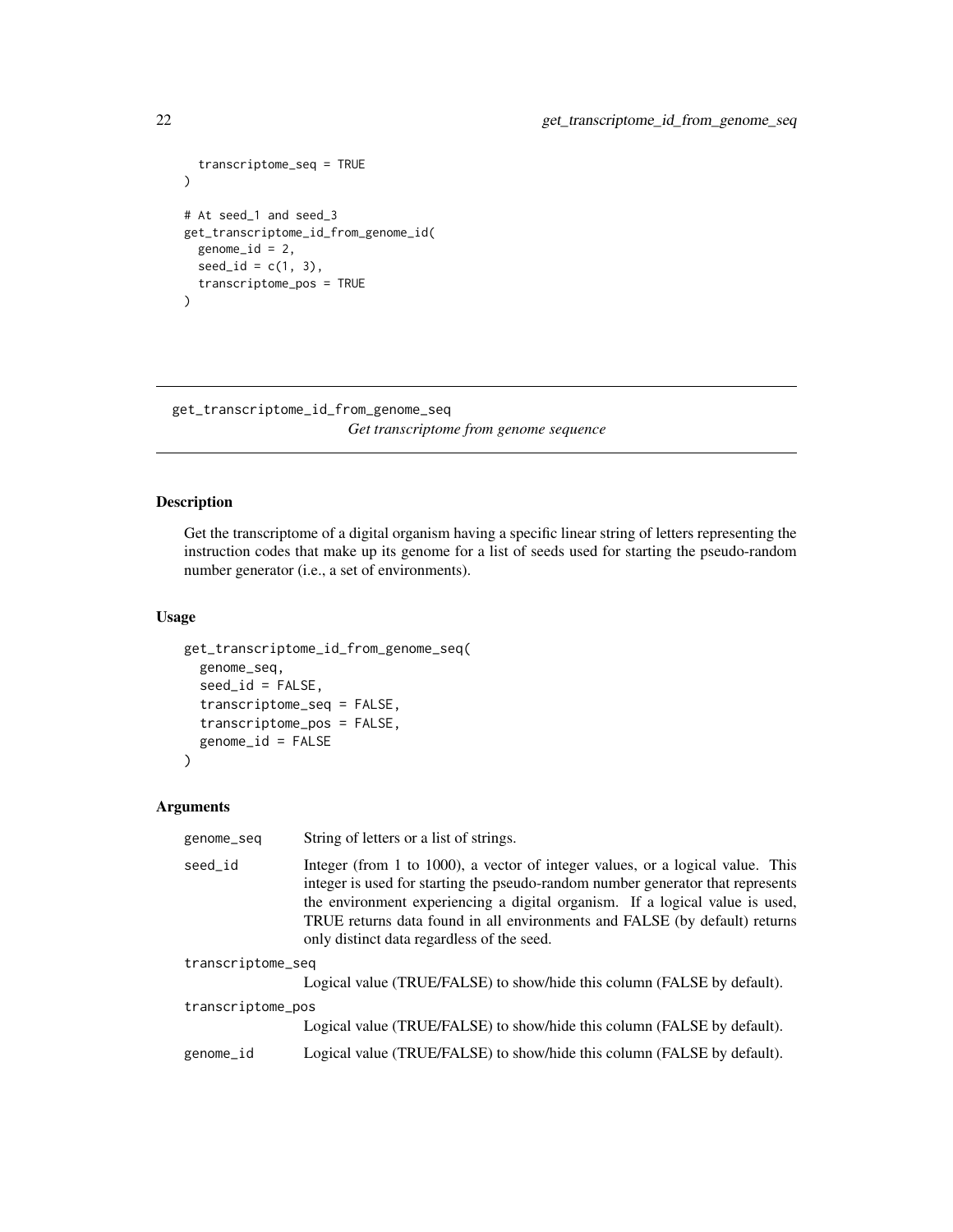## <span id="page-22-0"></span>Value

Data frame. Columns: "seed\_id" (optional), "genome\_seq", "transcriptome\_id", "transcriptome\_seq" (optional), "transcriptome\_pos" (optional).

#### Examples

```
# Get sequences for genome_1 and genome_2
sequence1 <- get_genome_seq_from_genome_id(genome_id = 1)$genome_seq[1]
sequence2 <- get_genome_seq_from_genome_id(genome_id = 2)$genome_seq[1]
# Single genome
get_transcriptome_id_from_genome_seq(genome_seq = sequence1)
# More than one genome
get_transcriptome_id_from_genome_seq(
  genome_seq = c(sequence1, sequence2),
  transcriptome_seq = TRUE
)
# At seed_1 and seed_2
get_transcriptome_id_from_genome_seq(
  genome_seq = sequence2,
  seed_id = c(1, 2),
  transcriptome_seq = TRUE,
  transcriptome_pos = TRUE
)
```
get\_transcriptome\_id\_from\_logic\_operation *Get transcriptome from logic operations*

## Description

Get the transcriptome of a digital organism that executes a specific combination of logic operations for a list of seeds used for starting the pseudo-random number generator (i.e., a set of environments).

```
get_transcriptome_id_from_logic_operation(
 logic_operation,
  seed_id = sample(1:1000, 1),transcriptome_seq = FALSE,
  transcriptome_pos = FALSE
)
```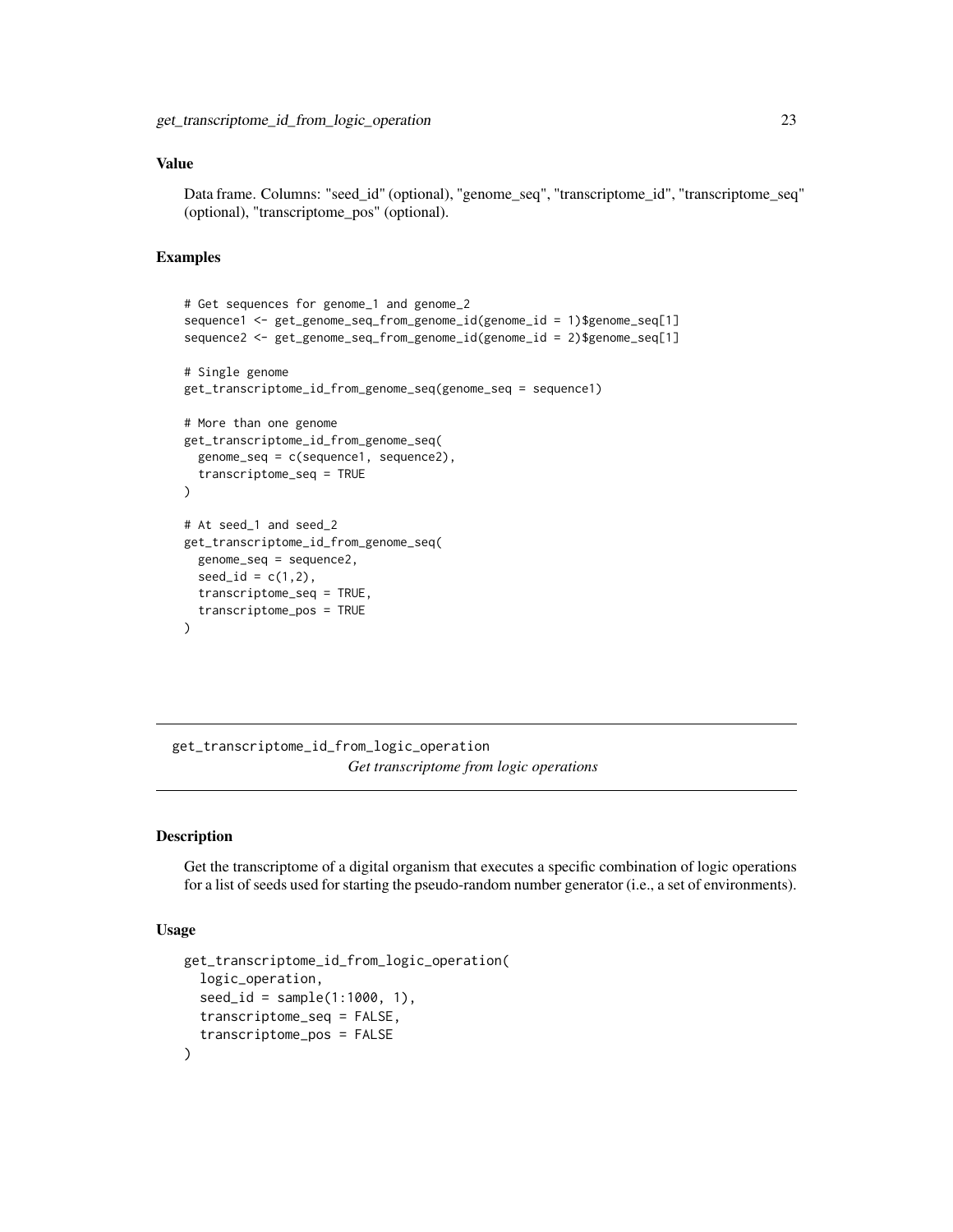<span id="page-23-0"></span>

| logic_operation   |                                                                                                                                                                                                                                                                                                                            |
|-------------------|----------------------------------------------------------------------------------------------------------------------------------------------------------------------------------------------------------------------------------------------------------------------------------------------------------------------------|
|                   | List of logical functions from the following set: "equals", "exclusive or", "not-<br>or", "and-not", "or", "orn-not", "and", "not-and", "not".                                                                                                                                                                             |
| seed_id           | Integer (from 1 to 1000) or a vector of integer values. This integer is used for<br>starting the pseudo-random number generator that represents the environment<br>experiencing a digital organism. If seed_id value is not specified, it returns data<br>for a single randomly chosen seed_id value (between 1 and 1000). |
| transcriptome_seq |                                                                                                                                                                                                                                                                                                                            |
|                   | Logical value (TRUE/FALSE) to show/hide this column (FALSE by default).                                                                                                                                                                                                                                                    |
| transcriptome_pos |                                                                                                                                                                                                                                                                                                                            |
|                   | Logical value (TRUE/FALSE) to show/hide this column (FALSE by default).                                                                                                                                                                                                                                                    |

## Value

Data frame. Columns: "seed\_id" (optional), "transcriptome\_id", "transcriptome\_seq" (optional), "transcriptome\_pos" (optional)

#### Examples

```
# Single logic operation
get_transcriptome_id_from_logic_operation(logic_operation = "not")
# More than one logic operation
get_transcriptome_id_from_logic_operation(
  logic_operation = c("not", "and"),
  transcriptome_seq = TRUE
)
# At seed_1 and seed_2
get_transcriptome_id_from_logic_operation(
 logic_operation = c("not", "and"),
  seed_id = c(1, 2),
  transcriptome_seq = TRUE,
  transcriptome_pos = TRUE
\mathcal{L}
```
get\_transcriptome\_id\_from\_phenotype\_id *Get transcriptome from phenotype*

## Description

Get the transcriptome of a digital organism whose genome encodes a specific phenotype for a list of seeds used for starting the pseudo-random number generator (i.e., a set of environments).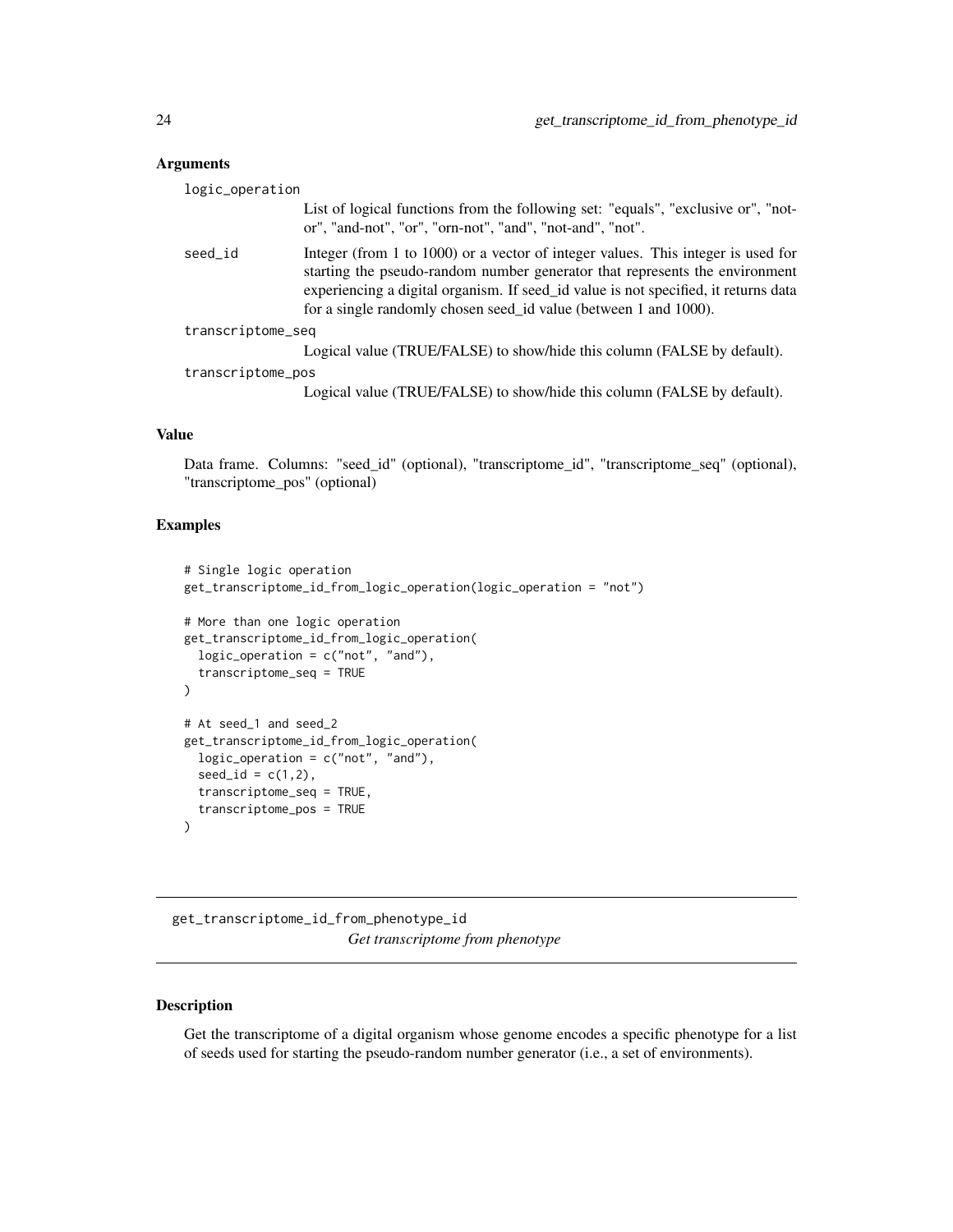#### Usage

```
get_transcriptome_id_from_phenotype_id(
  phenotype_id,
  seed_id = sample(1:1000, 1),transcriptome_seq = FALSE,
  transcriptome_pos = FALSE,
  phenotype_binary = FALSE
)
```
## Arguments

phenotype\_id Integer or list of integer values.

seed\_id Integer (from 1 to 1000) or a vector of integer values. This integer is used for starting the pseudo-random number generator that represents the environment experiencing a digital organism. If seed\_id value is not specified, it returns data for a single randomly chosen seed\_id value (between 1 and 1000).

transcriptome\_seq

Logical value (TRUE/FALSE) to show/hide this column (FALSE by default).

transcriptome\_pos

Logical value (TRUE/FALSE) to show/hide this column (FALSE by default).

phenotype\_binary

Logical value (TRUE/FALSE) to show/hide this column (FALSE by default).

#### Value

Data frame. Columns: "seed\_id" (optional), "transcriptome\_id", "transcriptome\_seq" (optional), "transcriptome\_pos" (optional), "phenotype\_id", "phenotype\_binary" (optional).

```
# Single phenotype
get_transcriptome_id_from_phenotype_id(phenotype_id = 1,
                                       transcriptome_seq = TRUE
)
# More than one phenotype at seed_1
get_transcriptome_id_from_phenotype_id(phenotype_id = c(1, 2), seed_id = 1)
# At seed_1 and seed_2
get_transcriptome_id_from_phenotype_id(
 phenotype_id = 1,
 seed_id = c(1, 2),
 transcriptome_pos = TRUE
)
```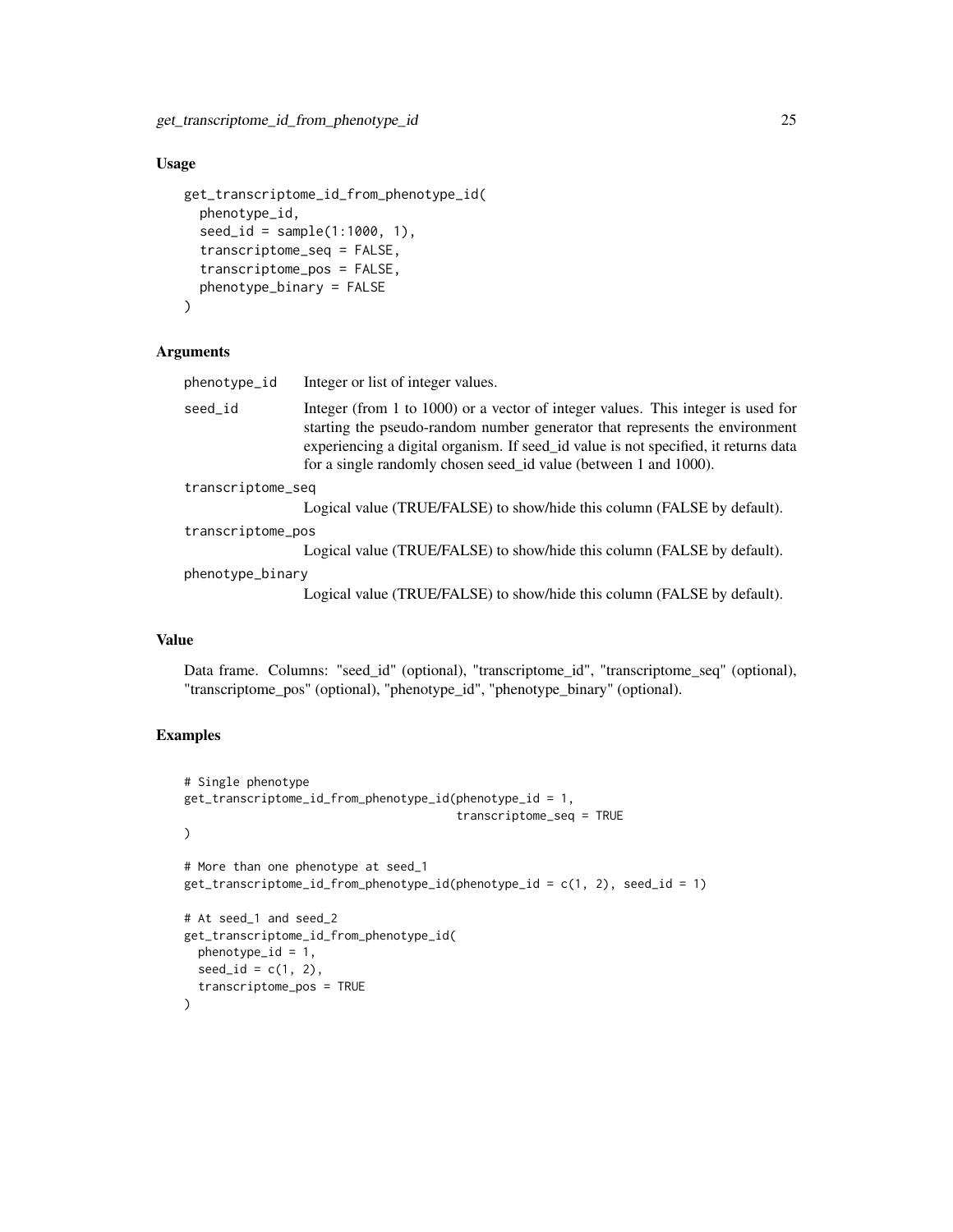<span id="page-25-0"></span>get\_transcriptome\_seq\_from\_transcriptome\_id *Get transcriptome sequence from transcriptome*

#### Description

Get the transcriptome sequence of the transcriptome executed by a digital organism for a list of seeds used for starting the pseudo-random number generator (i.e., a set of environments).

## Usage

```
get_transcriptome_seq_from_transcriptome_id(
 transcriptome_id,
 seed_id = FALSE,transcriptome_pos = FALSE,
 genome_seq = FALSE
)
```
#### Arguments

| transcriptome_id  |                                                                                                                                                                                                                                                                                                                                                                               |
|-------------------|-------------------------------------------------------------------------------------------------------------------------------------------------------------------------------------------------------------------------------------------------------------------------------------------------------------------------------------------------------------------------------|
|                   | Integer or list of integer values.                                                                                                                                                                                                                                                                                                                                            |
| seed_id           | Integer (from 1 to 1000), a vector of integer values, or a logical value. This<br>integer is used for starting the pseudo-random number generator that represents<br>the environment experiencing a digital organism. If a logical value is used,<br>TRUE returns data found in all environments and FALSE (by default) returns<br>only distinct data regardless of the seed. |
| transcriptome_pos |                                                                                                                                                                                                                                                                                                                                                                               |
|                   | Logical value (TRUE/FALSE) to show/hide this column (FALSE by default).                                                                                                                                                                                                                                                                                                       |
| genome_seq        | Logical value (TRUE/FALSE) to show/hide this column (FALSE by default).                                                                                                                                                                                                                                                                                                       |

## Value

data frame. Columns: "seed\_id" (optional), "transcriptome\_id", "transcriptome\_seq", "transcriptome\_pos" (optional), "genome\_seq" (optional).

```
# Single transcriptome
get_transcriptome_seq_from_transcriptome_id(transcriptome_id = 53674)
# More than one transcriptome at seed_1
get_transcriptome_seq_from_transcriptome_id(
  transcriptome_id = c(53674, 1666099),
  seed_id = 1)
```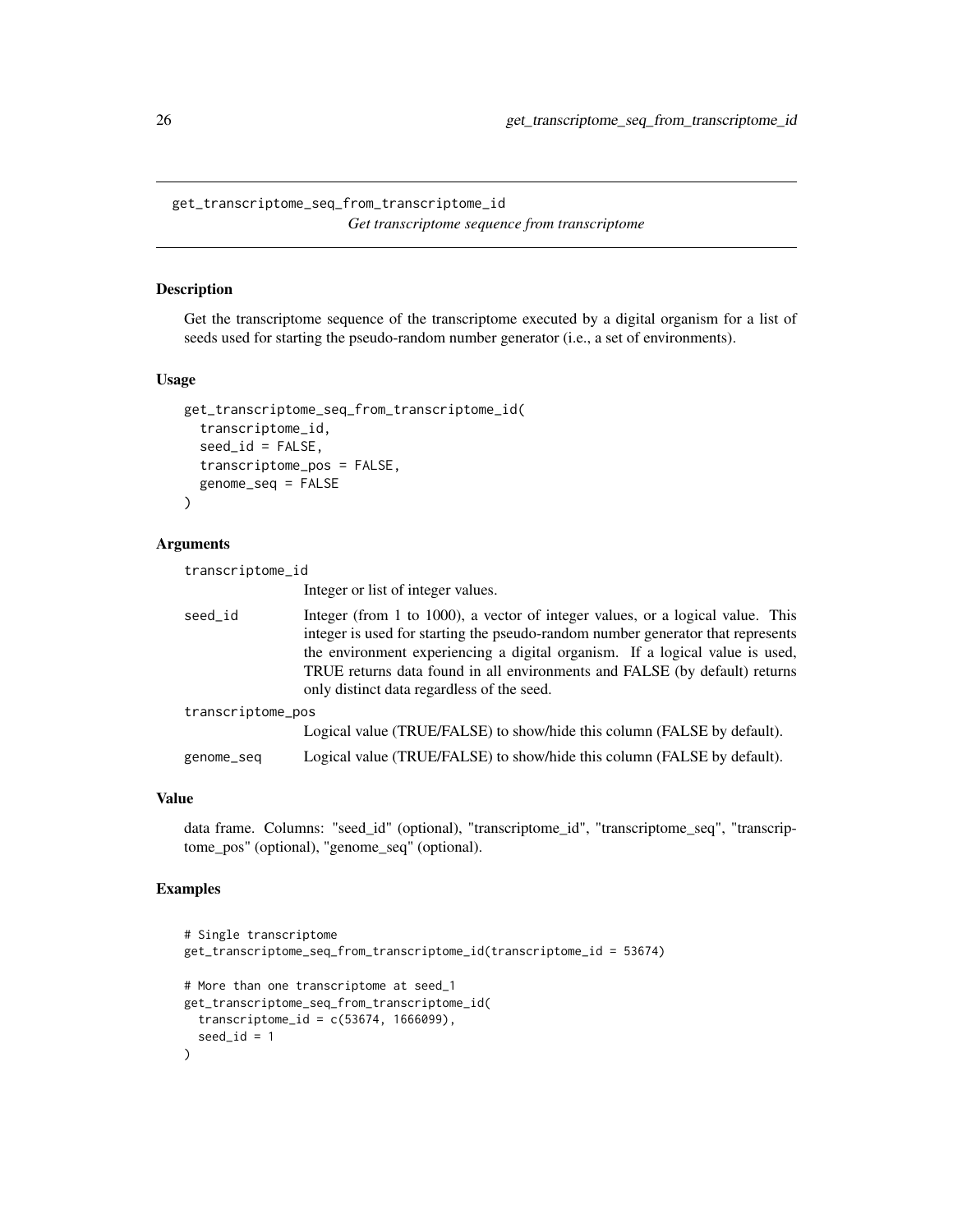## <span id="page-26-0"></span>instruction\_set 27

```
# At seed_1 and seed_3
get_transcriptome_seq_from_transcriptome_id(
  transcriptome_id = 2,
 seed_id = c(1, 3),transcriptome_pos = TRUE
)
```
instruction\_set *Get the genetic language of Avida*

## Description

List of the instruction codes comprising the genetic language of digital organisms in Avida.

## Usage

instruction\_set()

#### Value

Data frame. Columns: "instruction", "letter", "color"

logic\_operation *Get the list of logic operations that a digital organism can compute*

## Description

List of the logic operations that a digital organism can execute.

## Usage

logic\_operation()

## Value

Vector of character.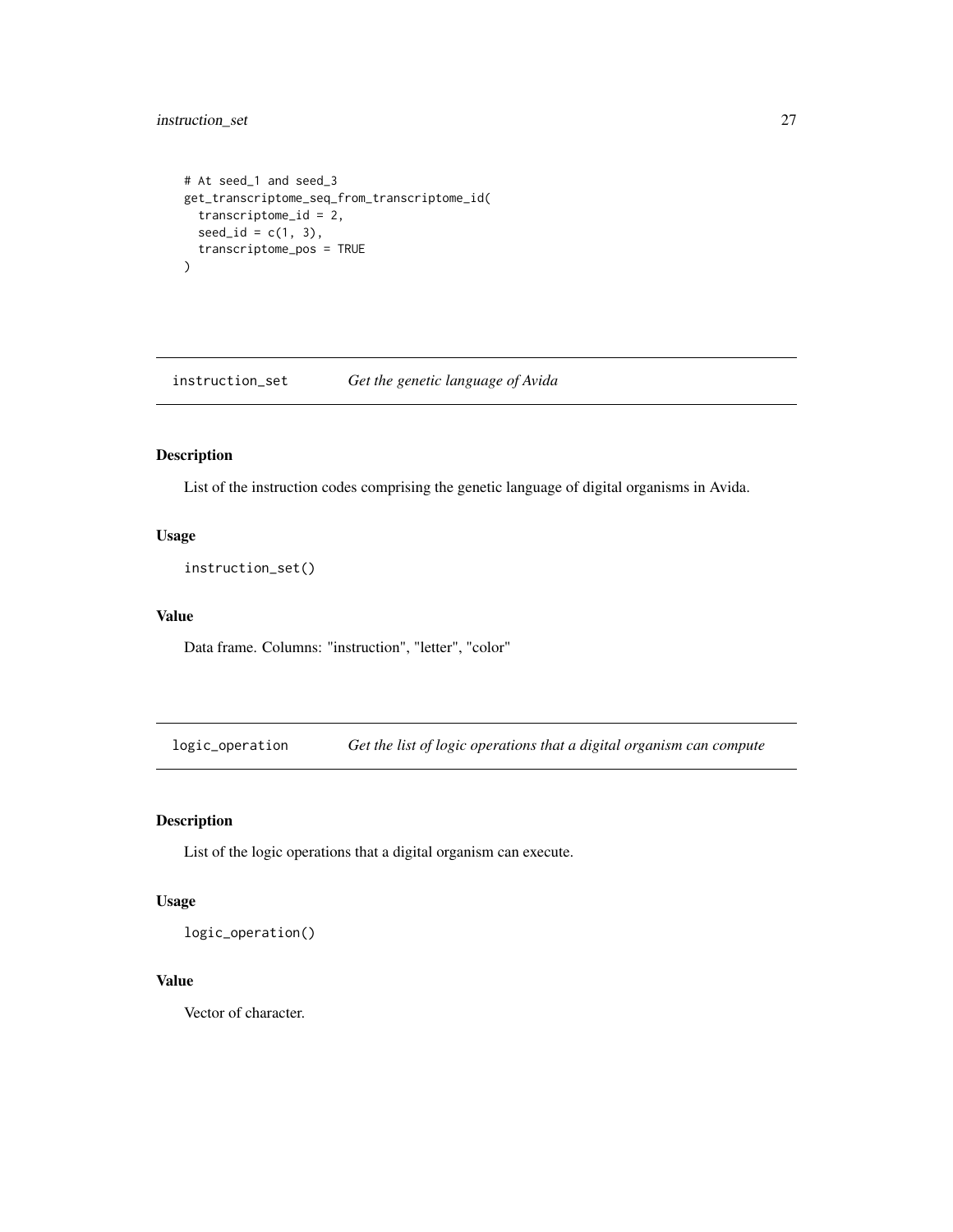<span id="page-27-0"></span>plot\_transcriptome *Get a plot of the transcriptome as a chord diagram*

#### Description

Get a plot of the transcriptome executed by a digital organism for a list of seeds used for starting the pseudo-random number generator (i.e., a set of environments).

#### Usage

```
plot_transcriptome(
  transcriptome_id,
 seed_id = NULL,save = FALSE,file_name = NULL,
 save_path = "~/transcriptome@chords",
 format = "svg",silent = FALSE
)
```
## Arguments

transcriptome\_id

|           | Integer                                                                                                                                                                                                                                                                                                                                                                       |
|-----------|-------------------------------------------------------------------------------------------------------------------------------------------------------------------------------------------------------------------------------------------------------------------------------------------------------------------------------------------------------------------------------|
| seed id   | Integer (from 1 to 1000), a vector of integer values, or a logical value. This<br>integer is used for starting the pseudo-random number generator that represents<br>the environment experiencing a digital organism. If a logical value is used,<br>TRUE returns data found in all environments and FALSE (by default) returns<br>only distinct data regardless of the seed. |
| save      | Logical value (TRUE/FALSE) to save the plot (FALSE by default).                                                                                                                                                                                                                                                                                                               |
| file_name | String of characters indicating the name of the file to be saved (without exten-<br>sion).                                                                                                                                                                                                                                                                                    |
| save_path | String of characters indicating the name of the folder where the file will be saved.                                                                                                                                                                                                                                                                                          |
| format    | String of characters indicating the format of the file ("pdf" and "svg" are cur-<br>rently supported).                                                                                                                                                                                                                                                                        |
| silent    | Logical value (TRUE/FALSE) to show/hide messages (TRUE by default).                                                                                                                                                                                                                                                                                                           |
|           |                                                                                                                                                                                                                                                                                                                                                                               |

```
# plot transcriptome 53674 at seed_1 and save to disk in pdf format
plot_transcriptome(
  transcriptome_id = 53674,
 seed_id = 1,
  save = FALSE,save\_path = getwd(),
```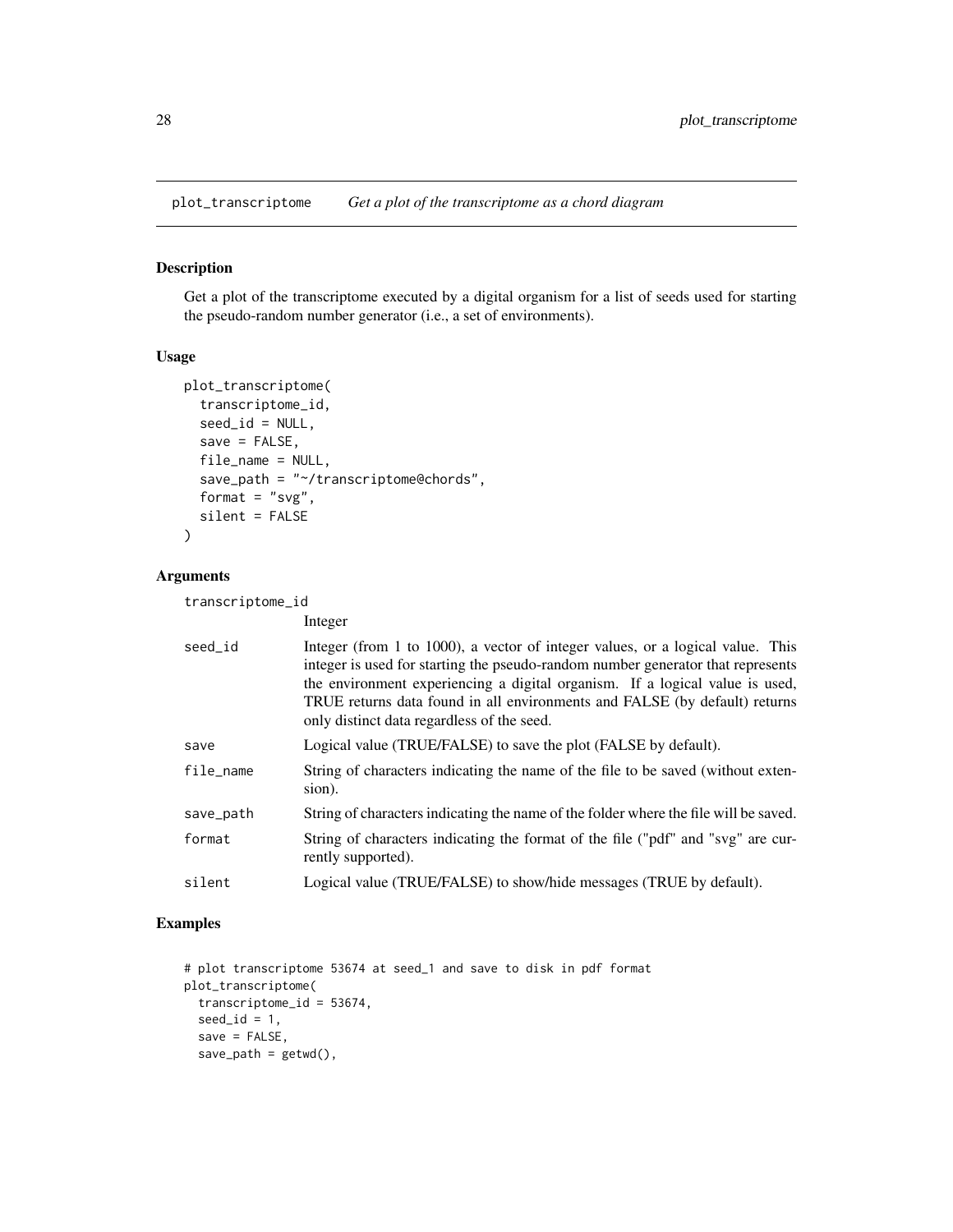#### <span id="page-28-0"></span>triplestore 29

```
format = "pdf"\mathcal{L}
```
triplestore *Set options to access the database*

#### Description

Set options to access a specific triple-store implemented in GraphDB.

#### Usage

triplestore

#### Format

An object of class triplestore\_access (inherits from R6) of length 7.

## Examples

```
# Set access options to graphddb
triplestore$set_access_options(
 url = "https://graphdb.fortunalab.org",
 user = "public_avida",
  password = "public_avida",
  repository = "avidaDB_tests"
)
# Show current access options
triplestore$access_options()
# Querying data with SPARQL
triplestore$submit_query('PREFIX rdfs: <http://www.w3.org/2000/01/rdf-schema#>
                         PREFIX xsd: <http://www.w3.org/2001/XMLSchema#>
                         select ?tandem_id where {
                          ?digital_tandem_repeat rdfs:label "digital tandem repeat"@en .
                           ?tandem_id a ?digital_tandem_repeat .
                         } limit 10')
# Show ontology info
```
triplestore\$ontology()